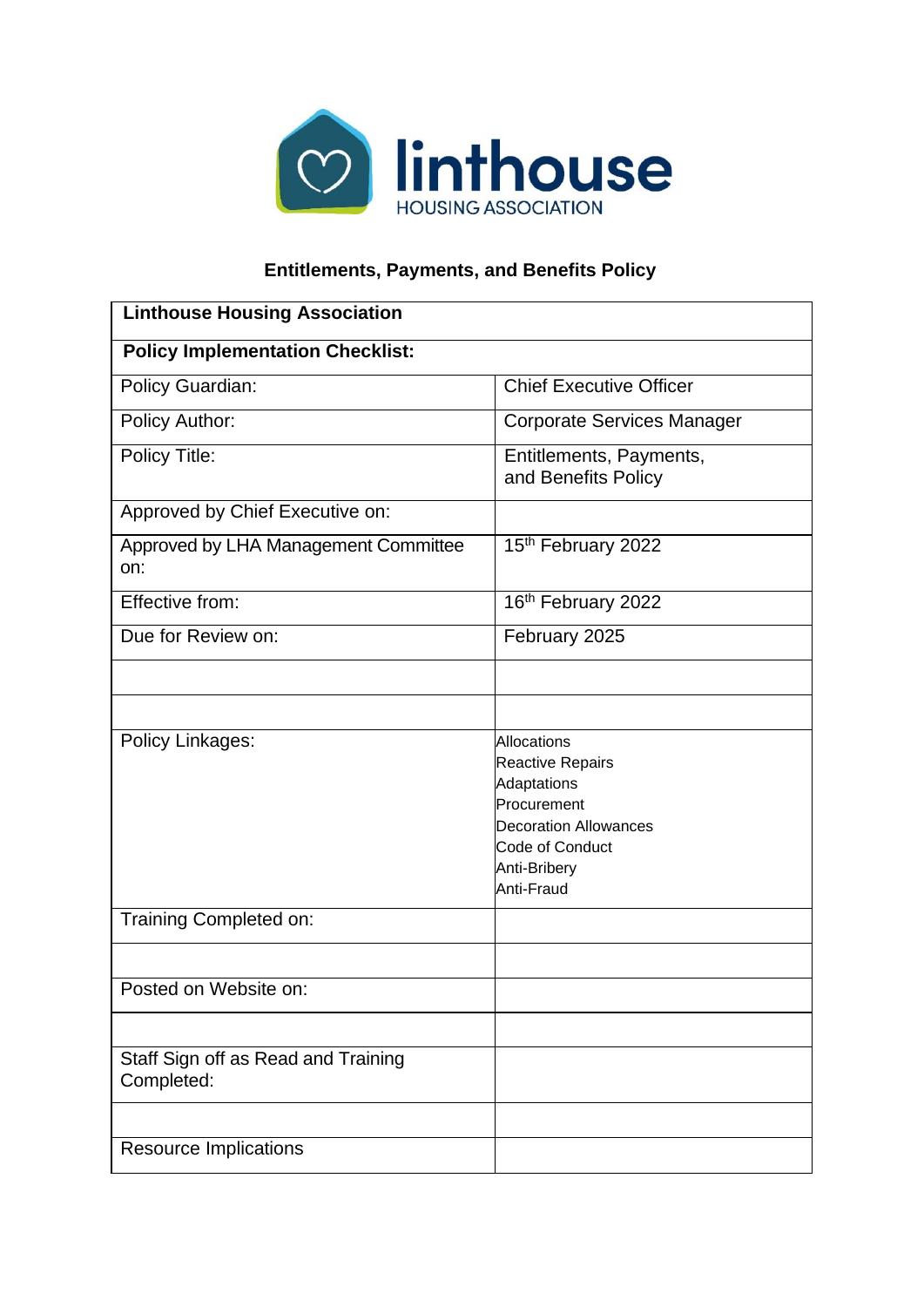## Contents

| 1.1 |                                                                                                          |
|-----|----------------------------------------------------------------------------------------------------------|
| 1.2 |                                                                                                          |
| 1.3 |                                                                                                          |
| 1.4 |                                                                                                          |
| 1.5 |                                                                                                          |
| 1.6 |                                                                                                          |
|     |                                                                                                          |
| 2.2 |                                                                                                          |
| 2.3 |                                                                                                          |
|     |                                                                                                          |
| 3.1 |                                                                                                          |
| 3.2 |                                                                                                          |
|     |                                                                                                          |
| 4.1 | Who Else You Should Consider When Declaring Interests 9                                                  |
| 4.2 |                                                                                                          |
|     |                                                                                                          |
|     |                                                                                                          |
| 6.1 |                                                                                                          |
| 6.2 |                                                                                                          |
|     |                                                                                                          |
|     | Appendix B - List of contractors/suppliers - Available on request from Corporate<br><b>Services Team</b> |
|     |                                                                                                          |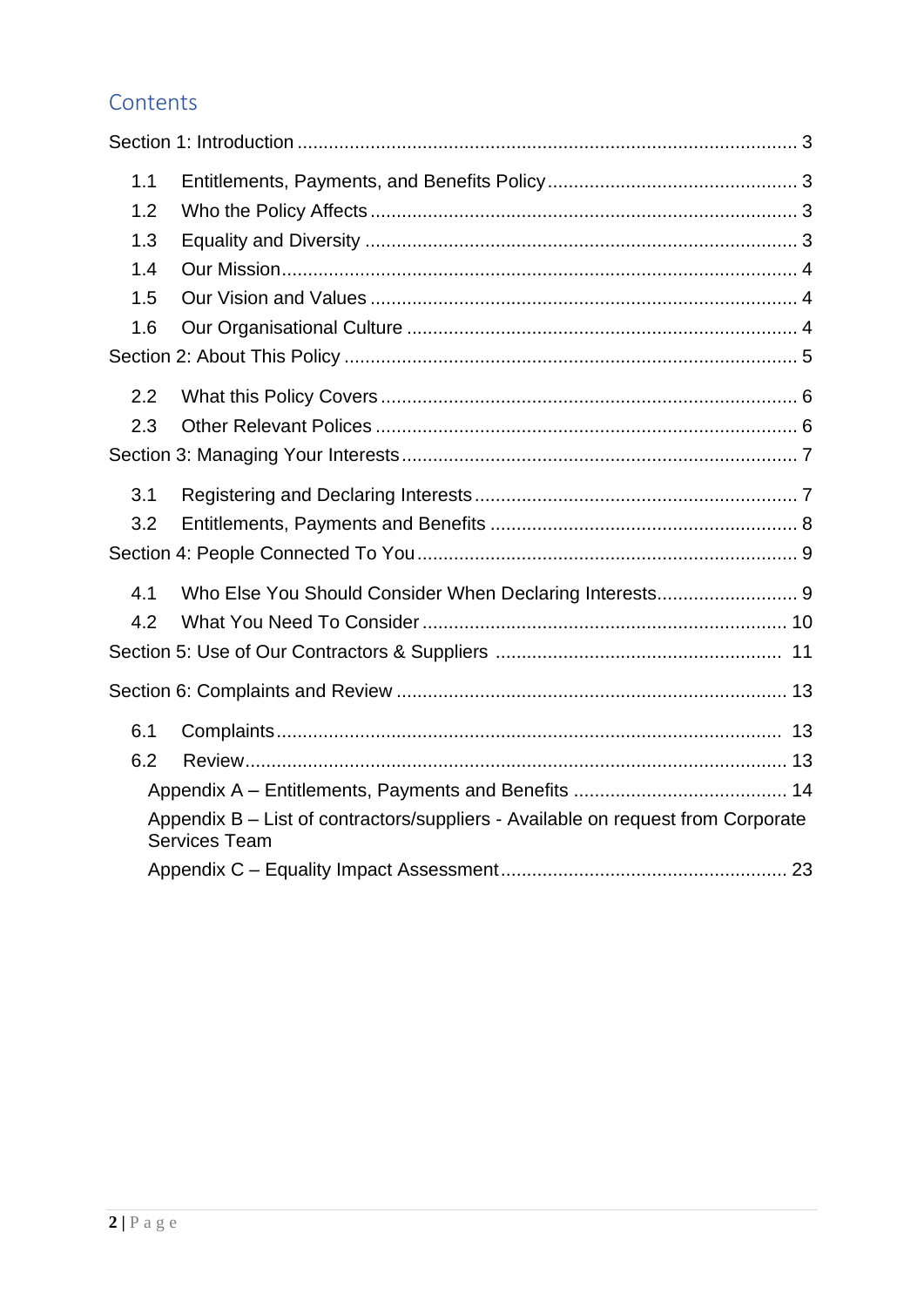# Section 1: Introduction

## 1.1 Entitlements, Payments, and Benefits Policy

- 1.1.1 Linthouse Housing Association (LHA) is committed to operating all areas of its business with integrity and accountability, and in a manner that is fair, transparent and consistent.
- 1.1.2 This Policy describes the rules and procedures we will follow when considering making a payment or granting a benefit to a person who has a connection with the Association.

**Note:** In this Policy, Linthouse Housing Association is referred to as "we" "us" or "our".

### 1.2 Who the Policy Affects

- 1.2.1 All members of our Management Committee and everyone who works or volunteers with us.
- 1.2.2 For the remainder of this policy the above will be referred to as "our people".

## 1.3 Equality and Diversity

- 1.3.1 Equality and diversity reflect the core values of Linthouse Housing Association and we strive to ensure that they are embedded throughout all of our services, policies and decision making. We are committed to promoting an inclusive and diverse culture that treats every individual with dignity, respect and fairness. We will actively challenge discrimination and empower people to succeed.
- 1.3.2 If you require further information, please refer to our Equality and Diversity Policy.

## 1.4 Our Mission

1.4.1 The Entitlements, Payments, and Benefits Policy forms part of our mission to: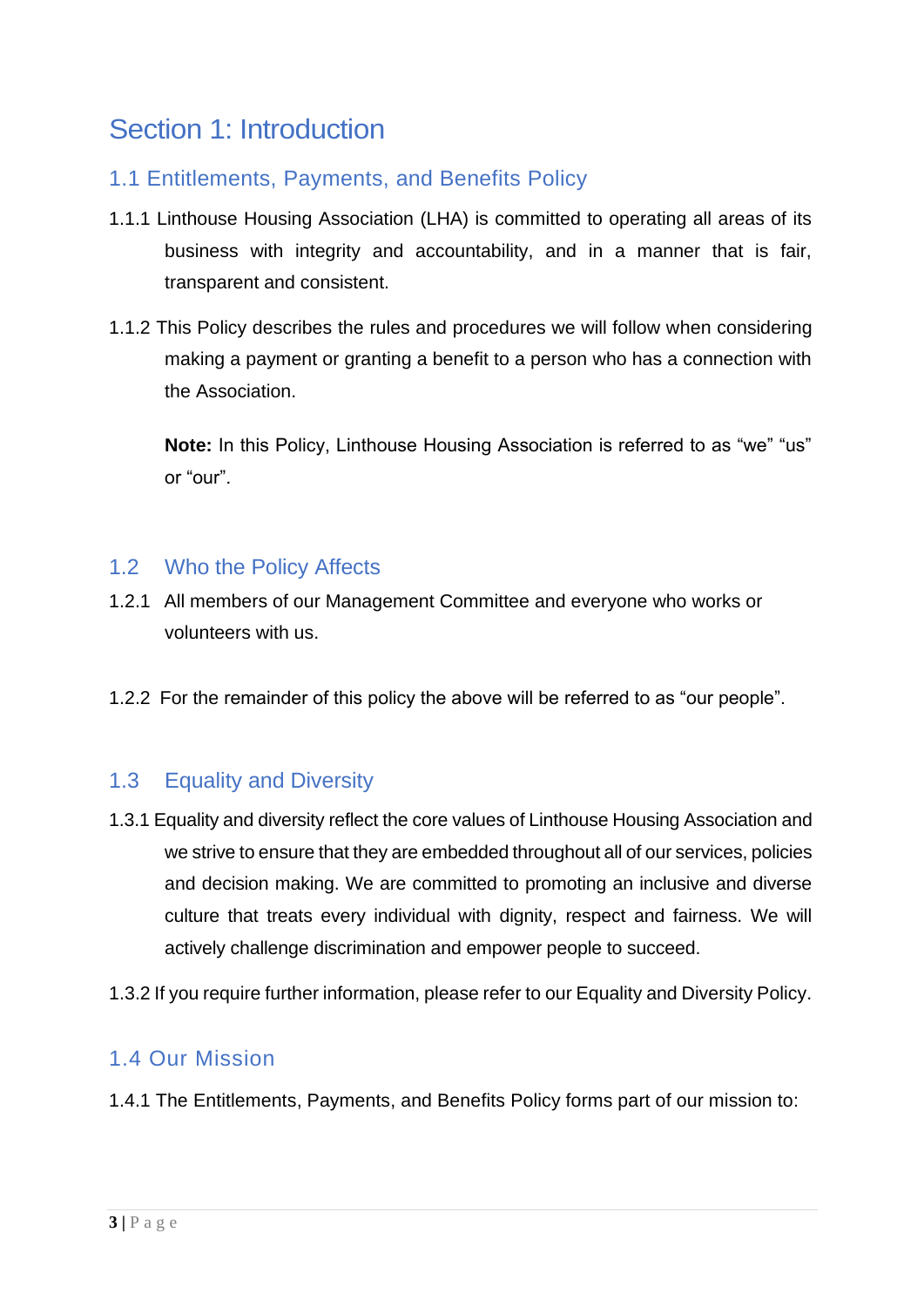"deliver high quality and cost-effective housing services designed to meet the needs of existing and future customers. To work in partnership with others to create thriving communities that people want to live and work in".

### 1.5 Our Vision and Values

- 1.5.1 Our vision is the creation and sustainment of lasting, unique, vibrant homes in stable, popular and ambitious urban communities. Our vision is underpinned by four core values which we apply to all areas of our business. These are to be:
	- **i. C**ustomer Driven
	- **ii. H**onest
	- **iii. A**ccountable
	- **iv. T**ransparent

### 1.6 Our Organisational Culture

- 1.6.1 Our **C.H.A.T** values as outlined, form the foundation of our **L**isten, **H**ear, **A**ct **(L.H.A.)** customer excellence and organisational culture programme. All staff receive training at induction on customer service standards and the organisational culture we promote. This includes reference to our equalities policy and a requirement to treat colleagues, tenants, contractors, service users and any other stakeholders with dignity and respect.
- 1.6.2 The organisational culture we promote is based on finding solutions to suit customer needs regardless of individual differences. To do this we will:
	- **1. Listen**  We are committed to listening to those we do business with, be that our customers, staff, stakeholders, regulators or funders, to ensure that our responses are reflective of what people are saying to us.
	- **2. Hear -** Once we listen and understand the need/demand/offer that is presented, we will ensure that we fully understand what is being said.
	- **3. Act -** Whilst we will think about what we do, we want to be known for acting swiftly to deliver solutions and for always keeping our promises.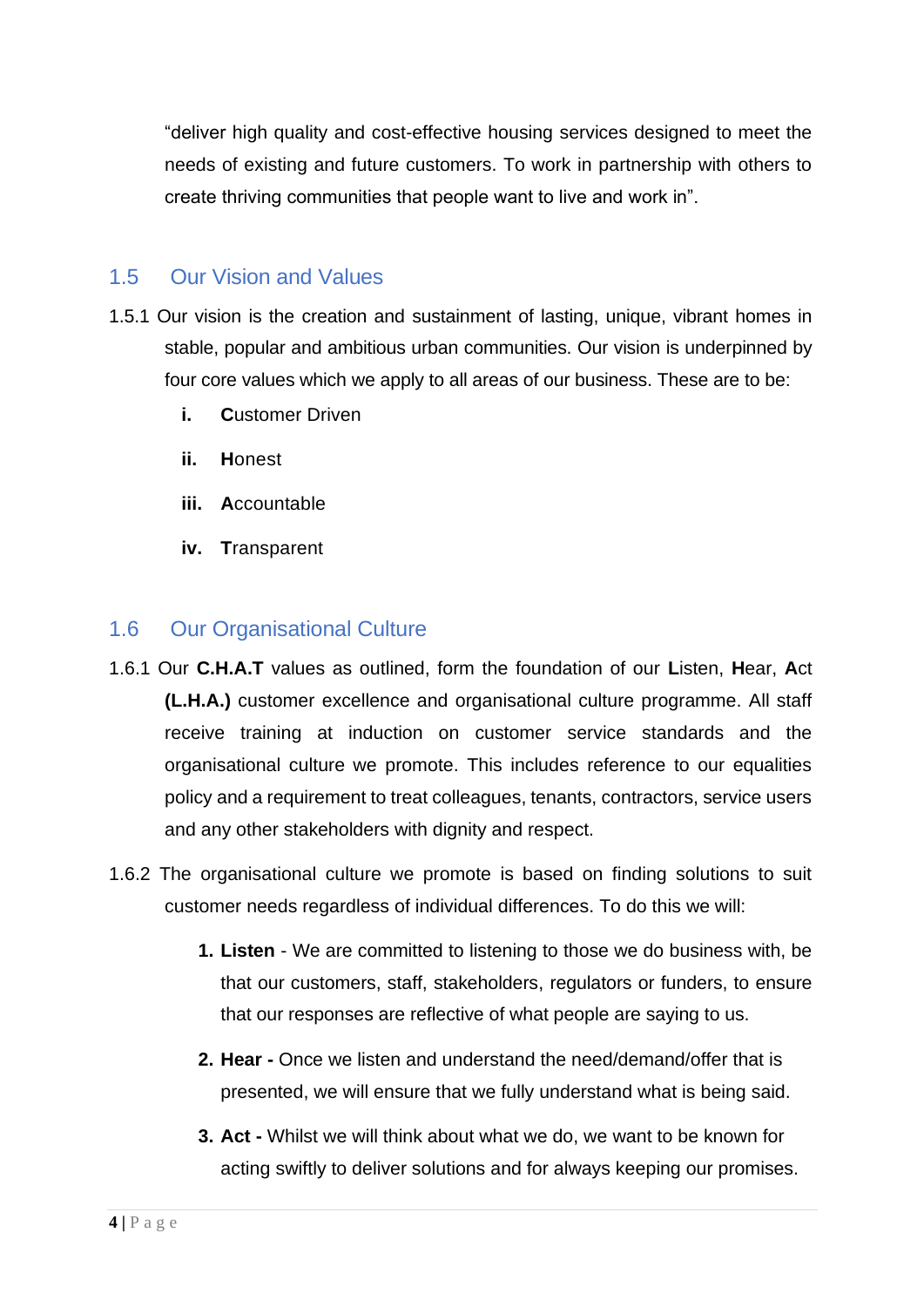1.6.3 Our Customer Service Standards aim is to ensure all of our service users receive an excellent standard of service. The Charter helps define what our customers can expect when contacting or engaging with the staff in our office. It is available on our website, direct from the office, or in other formats as required.

## Section 2: About This Policy

- 2.1.1 We are a Registered Social Landlord (RSL) and a Scottish Charity. We are part of a sector that has a strong reputation for integrity and accountability to the people we exist to help and to our Regulators, partners and funders. We must ensure that the organisation upholds its reputation and that of the sector. Our people cannot benefit inappropriately from their connection with the organisation.
- 2.1.2 This policy describes the entitlements, payments or benefits that our people are able to receive. It also describes what is not permitted and the arrangements that we have in place to ensure that the requirements of this policy are observed.
- 2.1.3 The Scottish Housing Regulator (SHR) requires us to have a policy that sets out what payments and benefits we permit and to ensure that these arrangements demonstrate transparency, honesty and propriety<sup>1</sup>. We must ensure there is no justifiable public perception of impropriety. This policy is based on the SFHA's Model Entitlements, Payments and Benefits Policy which the SHR have confirmed meets their regulatory requirements

2.1.4 As we are a Scottish Charity, all of our Management Committee Members must also ensure that they comply with the Office of the Scottish Charity Regulator (OSCR) guidance to Charity Trustees<sup>2</sup> and charity legislation.

<sup>1</sup> Scottish Housing Regulator (April 2012) Regulatory Framework p28 section 5.13 available [here](http://www.scottishhousingregulator.gov.uk/sites/default/files/publications/Our%20Regulatory%20Framework.pdf)

2.1.5 This Policy is intended to be a practical document that supports us in meeting all of the above requirements, ensuring that none of our people benefits, or are perceived to be benefitting, improperly or inappropriately from their

<sup>2</sup>Office of the Scottish Charity Regulator (Aug 2013) Guidance For Charity Trustees section 3 available [here](http://www.oscr.org.uk/media/1571/Guidance%20for%20Charity%20Trustees%20updated%20Sept%202010.pdf)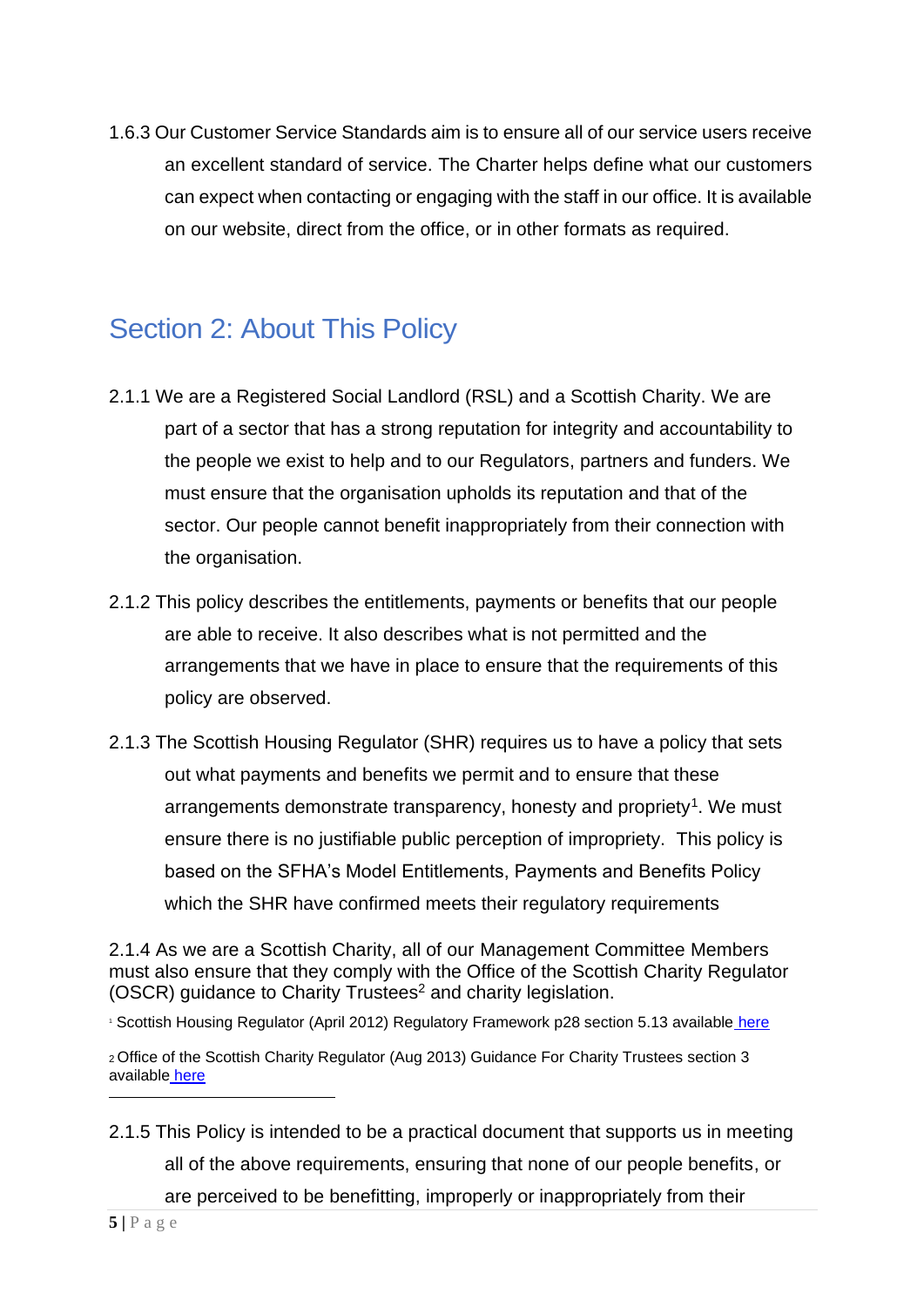involvement with us, but also that they are not unfairly disadvantaged. We expect our people to act in good faith, and in applying the terms of the policy we will always take this into account.

- 2.1.6 As someone who is affected by this policy, you are personally responsible for ensuring that you are familiar with it and comply with its terms.
- 2.1.7 At all times, we expect a common-sense approach to be applied to the interpretation and application of this policy. If you are unsure about anything relating to entitlements, payments and benefits you should consult with the Chair or CEO (if you are a member of the Management Committee) or with your line manager (if you are a member of staff).

### 2.2 What this Policy Covers

- 2.2.1 This policy covers:
	- Managing Your Interests
		- o Registering and Declaring Interests
		- o Entitlements, Payments & Benefits
	- People Connected to You
		- o Who Else You Should Consider When Declaring Interests
		- o What You Should Consider
	- Use of Our Contractors/Suppliers by Our People

### 2.3 Other Relevant Polices

- 2.3.1 The Code of Conduct is linked to this policy. Failure to comply with the terms of this policy will be regarded as a breach of the Code of Conduct.
- 2.3.2 You are also required to be familiar with and observe the terms of our Anti-Bribery and Anti- Fraud policies. We prohibit any attempt to induce the organisation or our people to offer preferential services or business terms and we will at all times comply with the Bribery Act 2010.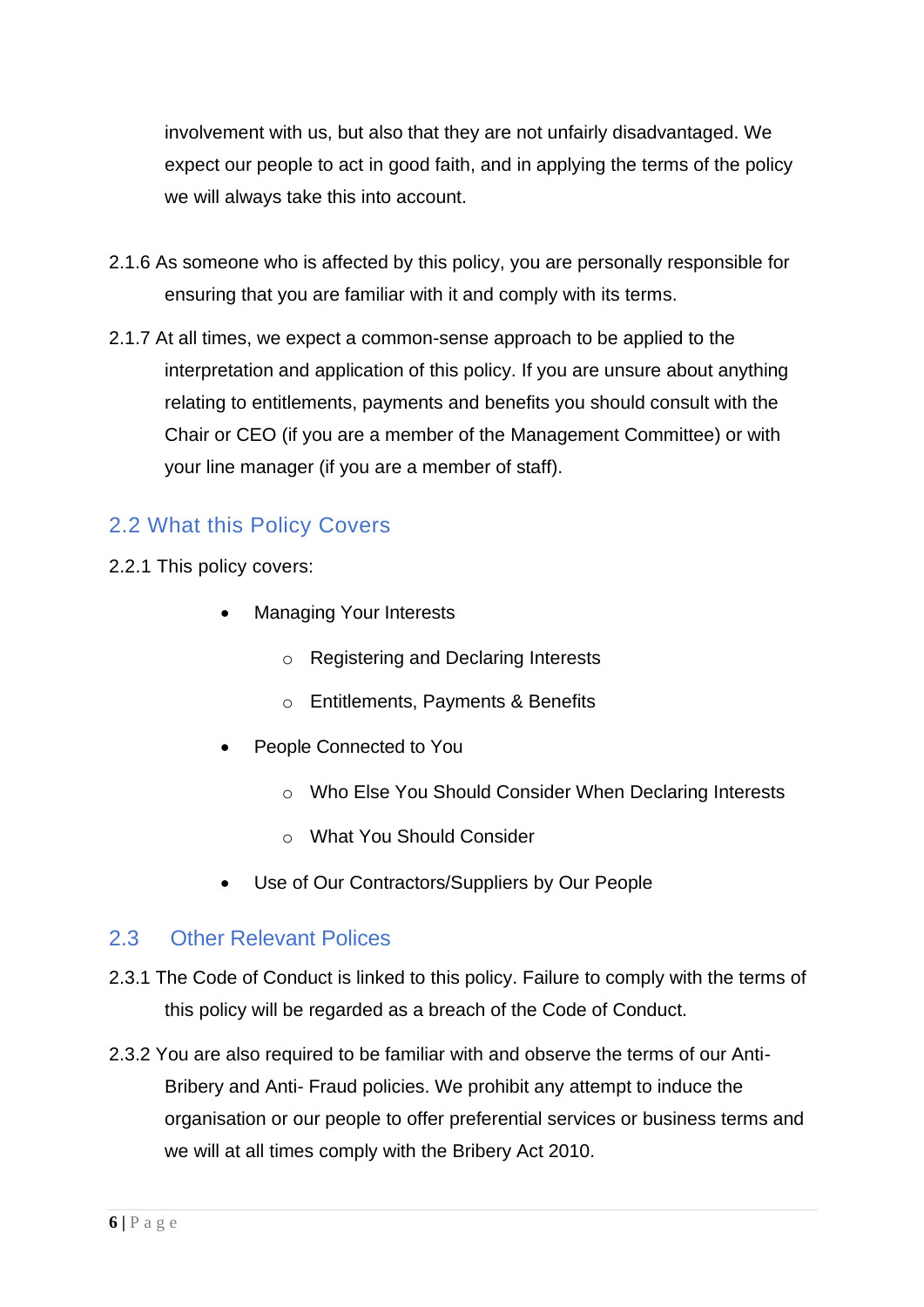- 2.3.3 Our policies relating to the following are also relevant to this document and must be complied with at all times:
	- Allocations
	- Reactive Repairs
	- Adaptations
	- Procurement
	- Decoration Allowances
	- MC expenses (to be redrafted)
- 2.3.4 Please note that this list is not exhaustive and you are required to comply with all of our policies and procedures.

# Section 3: Managing Your Interests

## 3.1 Registering and Declaring Interests

- 3.1.1 In order to protect our reputation and demonstrate that we conduct our affairs with openness, honesty and integrity, we maintain a Register of Interests. You must record in this register any interests that you or someone connected to you (see Section 4) has which are relevant to our business and/or our activities. You are required to update the register if there are any changes to your circumstances resulting in an interest you or someone connected you has that is relevant to our business. In addition, you will be required to confirm annually that your entry is accurate and up to date.
- 3.1.2 Where you have an interest in any matter that is being discussed or considered, including at a meeting, you must declare your interest and play no part in the consideration, discussion and decision making; you must withdraw from any part of a meeting where the interest arises.
- 3.1.3 The Code of Conduct also contains a section on Declaring Interests that you should comply with at all times.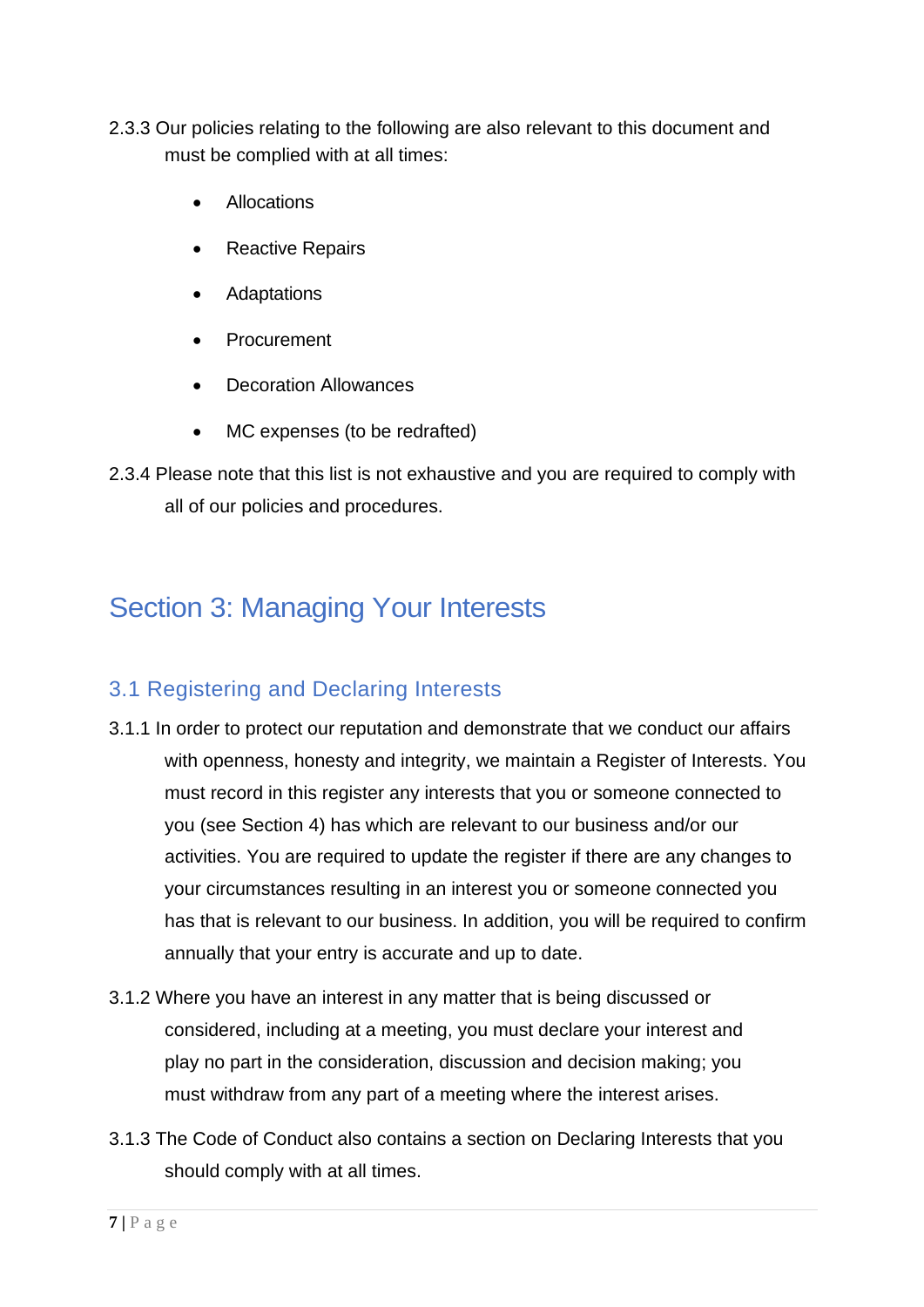- 3.1.4 An annual report will be made to our Management Committee on the entitlements, payments, benefits that have been recorded in the Register by our people. In addition, we will provide committee and staff with the details of any new contractors to allow update to the Register as required.
- 3.1.5 The following are examples of the kind of interest that you must declare. Please note that this list is not exhaustive, and there may be other interests that you should also declare.
- Tenancy of a property of which we are the landlord.
- Occupancy or ownership of a property which is factored or receives property related services from us.
- Membership of a community or other voluntary organisation that is active in the area(s) we serve.
- Voluntary work with another RSL or with an organisation that does, or is likely to do, business with us.
- Membership of the Management Committee of another RSL.
- Being an elected member of any local authority where we are active.
- If you purchase goods or services from us.
- If you purchase goods or services from one of our contractors or suppliers (see section 4).
- Significant shareholding in a company that we do business with (or are considering doing business with).
- Membership of any other body whose interests and/or activities may directly affect our work or activities.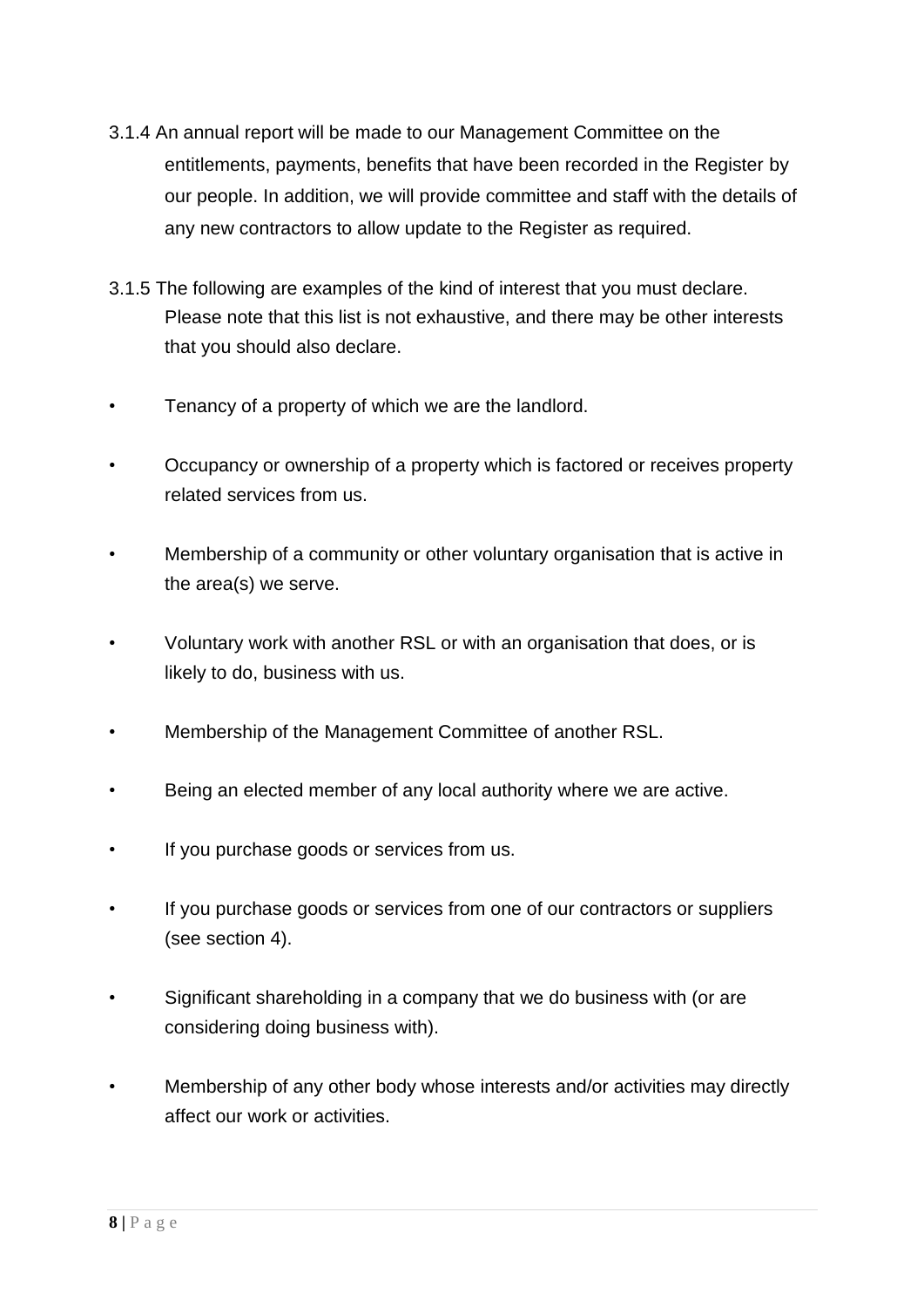- Ownership of land or property in our areas of operation. This excludes property for the purpose of your own residential use (i.e. there is no requirement for you to declare any house in which you currently live).
- Unresolved dispute relating to the provision of services in connection with a tenancy or occupancy agreement or a contractual dispute over the provision of goods or services with us.
- 3.1.6 You should note that in some circumstances, declaration of an interest may not be sufficient, and that it may be necessary for the organisation to take additional measures to deal satisfactorily with the situation so as to protect the probity and reputations of both yourself and the organisation.

## 3.2 Entitlements, Payments and Benefits

- 3.2.1 Many of the interests you will be required to declare can be classed as entitlements, payments or benefits.
- 3.2.2 As one of our people, you potentially could be offered benefits over and above that to which you are contractually entitled (as a result of policy or contractual terms), such as gifts or hospitality from external parties. Such offers would be as a direct result of you being one of our people and cannot always be accepted. We require that any such offers are managed and recorded very carefully to ensure the highest levels of probity in our organisation. Our people should not benefit – or be seen to benefit – inappropriately from their involvement with us.
- 3.2.3 Apart from payments that our people are entitled to by contract, statute, policy or other agreement (e.g. salary, expenses), we will only make a payment to, or accept a payment from, someone affected by this policy in exceptional circumstances. Appendix A explains the payments we can and cannot make in more detail.
- 3.2.4 As we contribute to the economy of the area we work in and we have commercial and business relationships with many different companies, contractors, suppliers and service providers, you must ensure that we are fully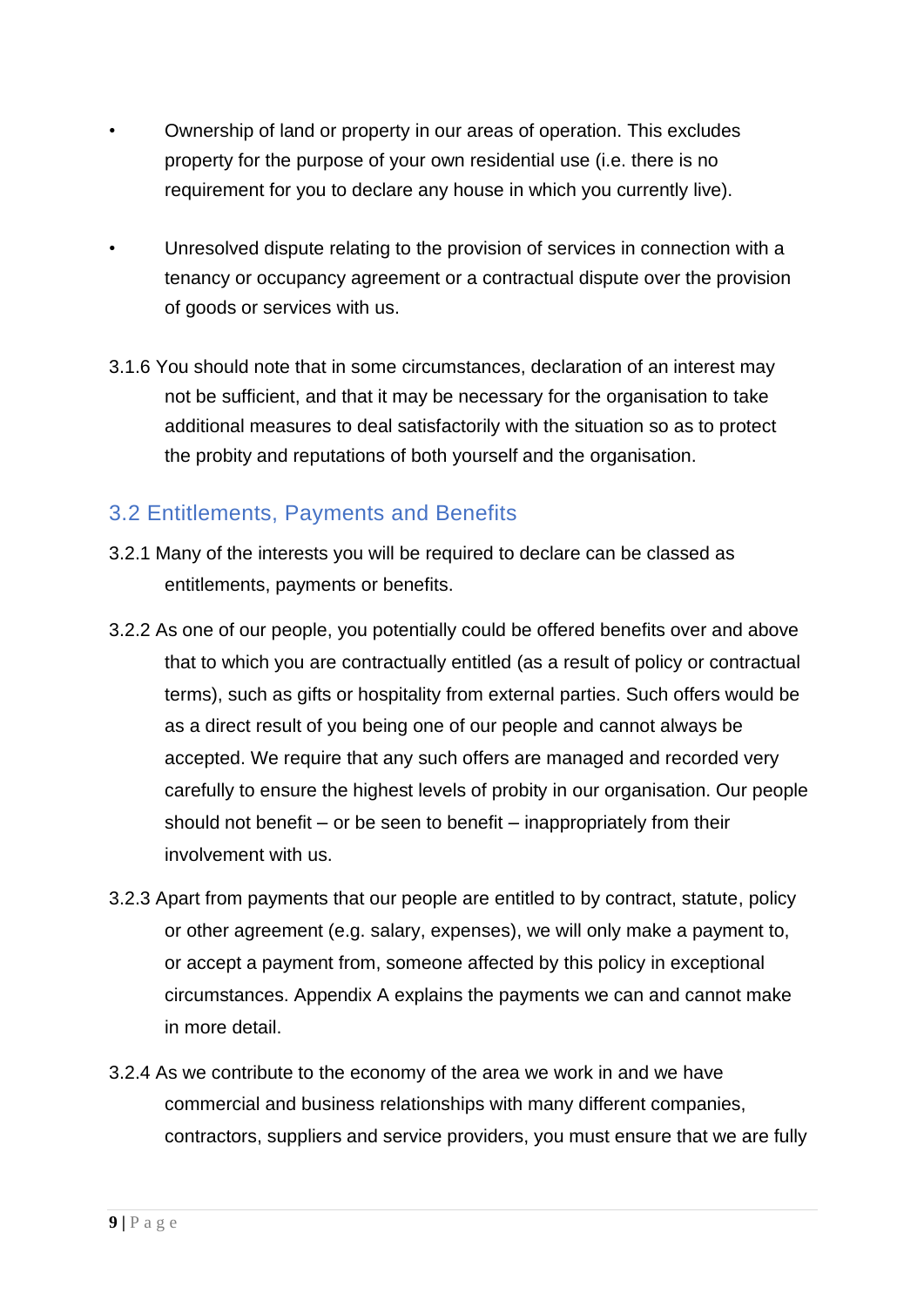aware of any connection that you or someone you are close to (see section 4) has with any of these businesses or organisations.

- 3.2.5 Some entitlements, payments and benefits we can never permit, and others we have additional requirements or conditions that must be met before we can permit.
- 3.2.6 Appendix A lists the entitlements, payments and benefits that fall under this policy, and states:
	- Which could be permitted by the organisation
	- Which will never be permitted by the organisation
	- Which you require to declare in the register of interests
	- Any other further requirements the organisation has before permitting

# Section 4: People Connected To You

## 4.1 Who Else You Should Consider When Declaring Interests

- 4.1.1 Someone 'closely connected' to you includes members of your household, family members and other relatives and your friends.
- 4.1.2 As well as considering your own actions, you must be aware of the potential risk created by the actions of people to whom you are closely connected. Who you should consider, and our expectations of you to identify and declare such actions are outlined in Table A on page 11. If you are in any doubt about whether or not a declaration is required, you should consult the Chair, CEO or, for staff, line manager.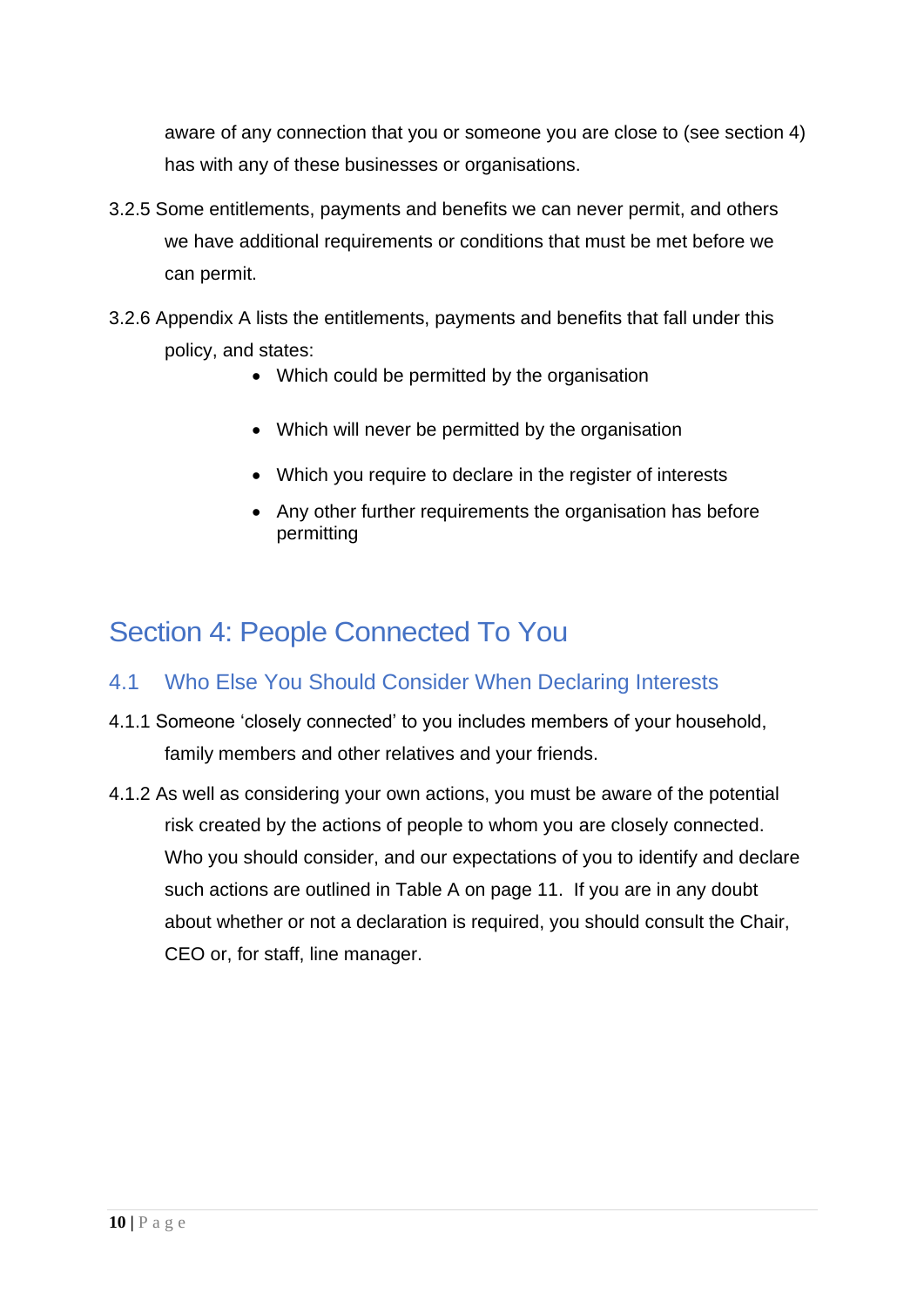#### **Table A**

| <b>Group Member of your household</b>                                                                                                                                                                               | <b>Required Response</b>                                                                                                                                                                                                                                                                                                                                            |
|---------------------------------------------------------------------------------------------------------------------------------------------------------------------------------------------------------------------|---------------------------------------------------------------------------------------------------------------------------------------------------------------------------------------------------------------------------------------------------------------------------------------------------------------------------------------------------------------------|
| <b>This includes:</b>                                                                                                                                                                                               |                                                                                                                                                                                                                                                                                                                                                                     |
| 1. Members of your household<br>Anyone who normally lives<br>as part of your household,<br>(whether related to you or<br>otherwise),<br>Those who are part of your<br>household but work or study<br>away from home | We expect you to be aware of and declare<br>any relevant actions of all people in your<br>household. You must take steps to<br>identify, declare and manage these.                                                                                                                                                                                                  |
| 2. Partner, Relatives and Friends<br>This includes:<br>Your partner (if not part of<br>household)<br>Your relatives and their<br>partners                                                                           | Where you have a close connection and are<br>in regular contact with anyone within this<br>group, we expect you to be aware of and<br>declare any relevant actions. Under these<br>circumstances, you must take steps to<br>identify, declare and manage these actions.                                                                                             |
| Your partner's close relatives<br>(i.e. parent, child, brother or<br>sister)<br>Your friends<br>Anyone you are dependent<br>upon or who is dependent<br>upon you                                                    | Where you do not have a close connection<br>and regular contact with someone in this<br>group, we do not expect you to be aware of<br>or to go to unreasonable lengths to identify<br>any relevant actions. However, if you<br>happen to become aware of relevant actions<br>by such individuals, then these should be<br>declared and managed as soon as possible. |

## 4.2 What You Need To Consider

4.2.1 The following are the relevant actions /involvement by those to whom you are closely connected that you should consider, declare and manage as per our expectations outlined in Table A (please be aware that this list is not exhaustive or exclusive):A significant interest in a company or supplier that we do business with (or are considering doing business with) or which is on our contactor/supplier list. A significant interest means ownership(whole or part) or a substantial shareholding in a business that distributes profits, but does not include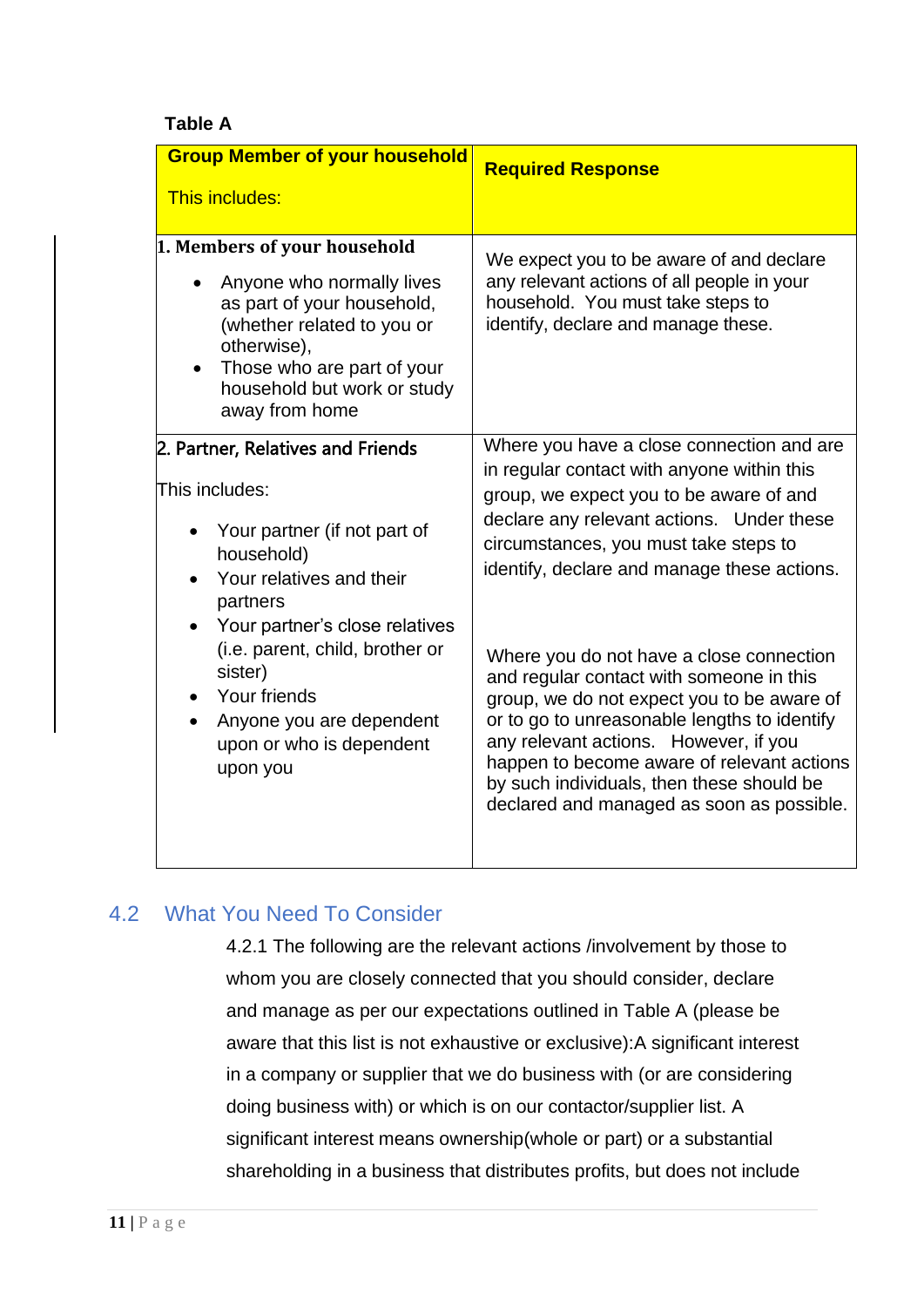where an individual has shares in large companies such as banks, utility companies or national corporations, i.e. where owning shares would not give the individual any significant influence over the activities of that organisation.

- Where the individual may benefit financially from a company with which we do business (or are considering doing business with) which is on our contactor/supplier list.
- Involvement in the management of any company or supplier that we do business with (or are considering doing business with) which is on our contactor/supplier list. Involvement in tendering for or the management of any contract for the provision of goods or services to us.
- Application for employment with us.
- Application to join our Management Committee or any of its subsidiaries
- Application to be a tenant or service user of LHA
- If they are an existing tenant or service user of LHA

# Section 5: Use of Our Contractors & Suppliers

- 5.1.1 In order to help us maintain our excellent reputation, it is important that staff and committee members do not use their position to gain benefits which other members of the public cannot access. We have made a list available to all of our people which outlines the contractors and suppliers that fall under the terms of this policy. This is included at Appendix B.
- 5.1.2 At the same time we do not want to see staff and committee members face unreasonable restrictions which put them at a disadvantage compared to other members of the public.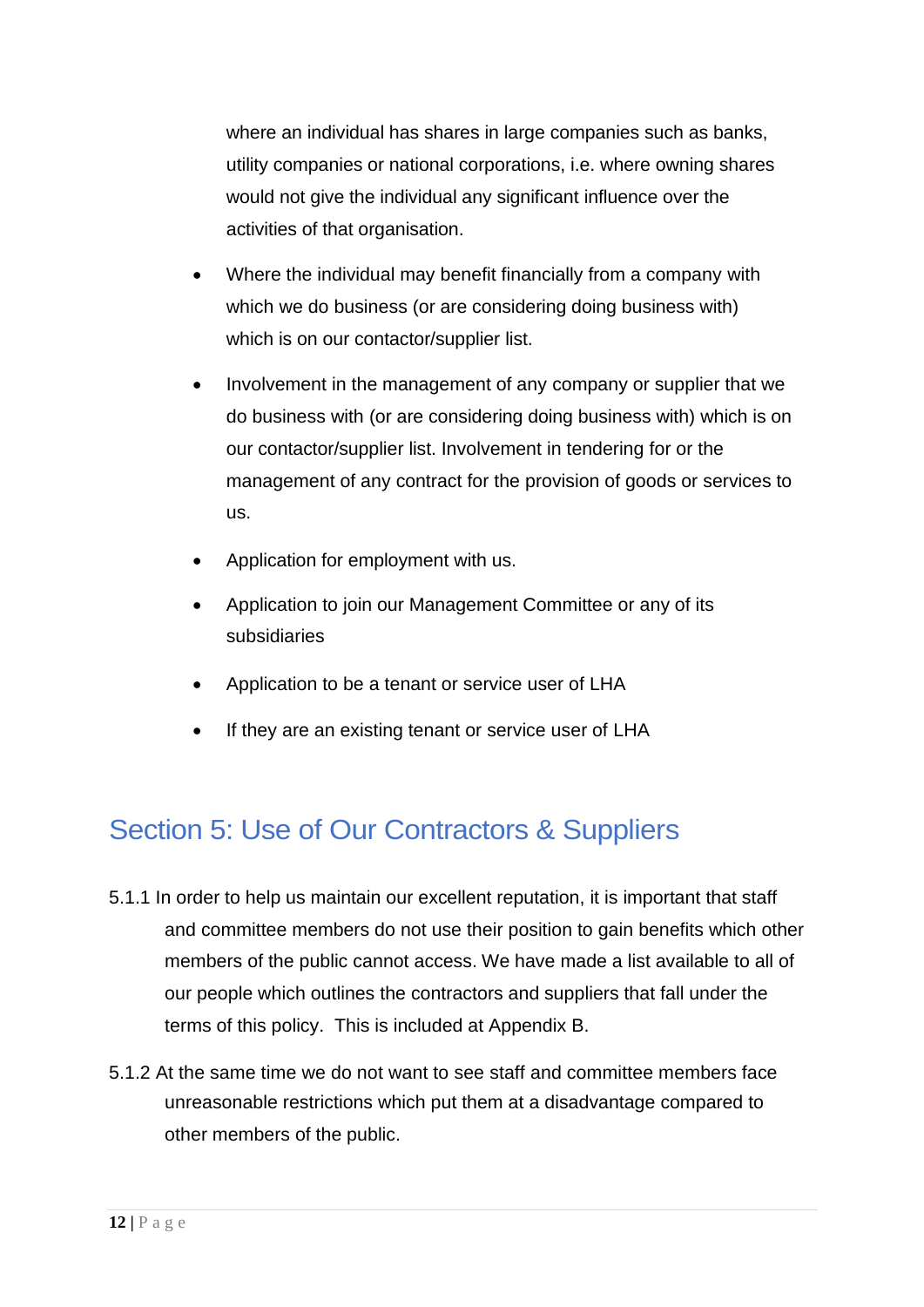- 5.1.3 Where, in your personal/home life, you as a staff or committee member need a service from a contractor, if it causes no disadvantage or inconvenience to you to avoid using one of the Association's contractors then we would ask that you do not use one.
- 5.1.4 A staff or Management Committee member should not use the services of one of the Association's contractors (as listed at Appendix B) for their own personal needs. If the employee can provide evidence that there is no available alternative, permission will be granted if the following conditions apply:
	- The normal commercial rates are paid for this service and no preferential treatment, financial or otherwise, is received
	- You report your proposed course of action to your departmental director or the Chair (as appropriate) before committing to use the contractor in question and follow any advice offered. In emergency situations you should comply with this policy retrospectively as soon as is practicably possible
	- You make a written declaration that you have not received any advantage or preferential treatment (financial or otherwise) from the contractor or supplier arising out of their connection to the Association: written quotes should be provided where these would normally be sought for the type of work in question, and in ALL cases receipts should be provided
	- You record the transaction or agreement in the Register of Payments and Benefits and keep the entry up to date.
- 5.1.5 Examples of situations that might arise in this context include buying goods or services from a connected business such as an architect or building contractor.
- 5.1.6 Appendix B lists the contractors to whom this policy applies. You will see that it does not include low value services such as sandwich shops, other high street stores and national chains, utility companies, banks and national telecoms providers etc.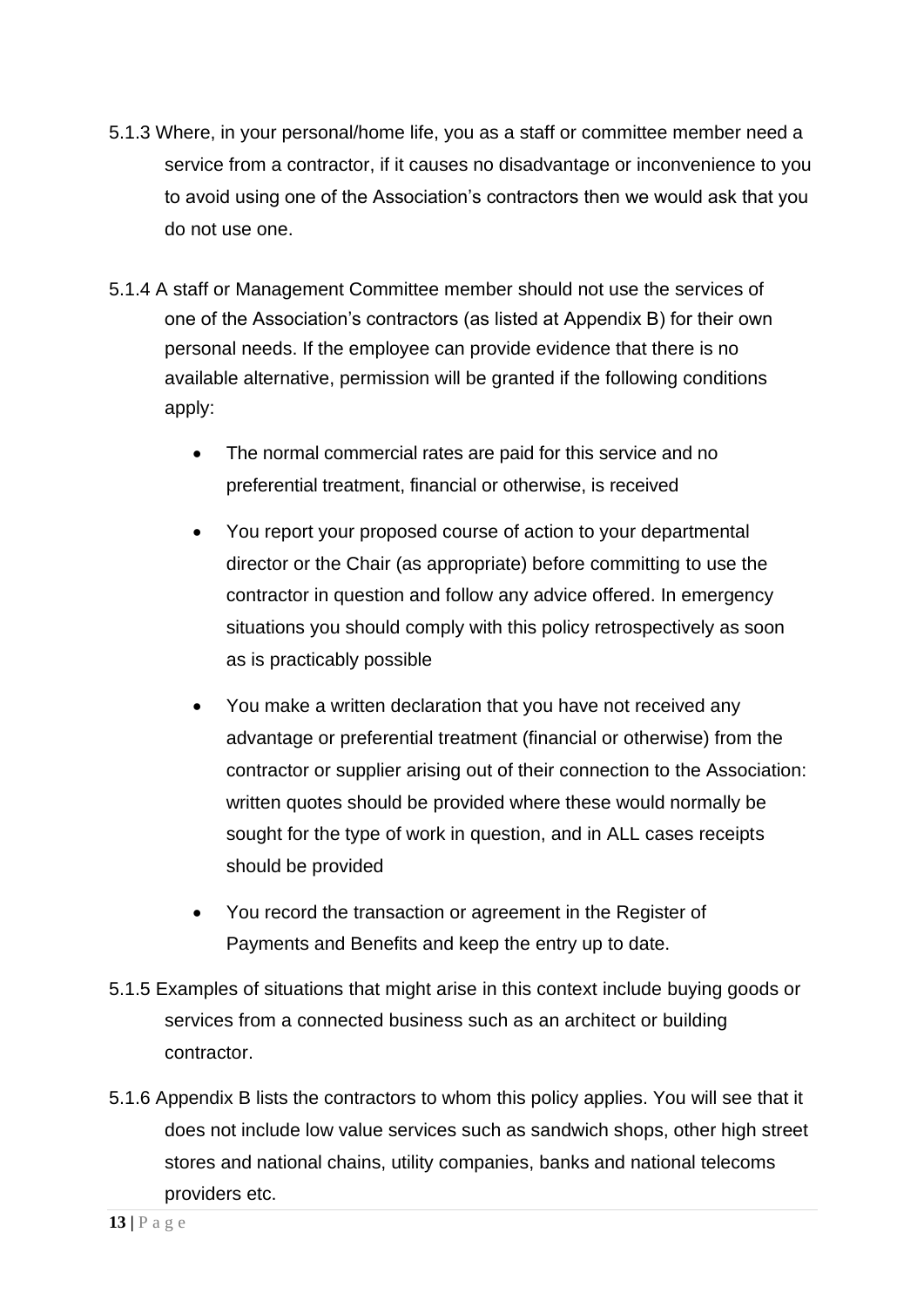5.1.7 In the event of a suspected breach of the Policy and Code of Conduct, staff will be subject to employee disciplinary procedures, up to and including dismissal. In the case of Management Committee members, following investigation appropriate action will be taken up to and including removal from the Management Committee.

# Section 6: Complaints and Review

## 6.1 Complaints

- 6.1.1 Our complaint handling procedure was established by the Scottish Public Services Ombudsman (SPSO).
- 6.1.2 In accordance with housing law, we provide our tenants and other customers with thorough information pertaining to our complaint handling process. Moreover, we also advise all service users on their right to complain.
- 6.1.3 A complaint is defined as:

"An expression of dissatisfaction by one or more members of the public about the housing association's action or lack of action, or about the standard of service provided by or on behalf of the housing association".

- 6.1.4 If a customer is dissatisfied about how we applied the Entitlements, Payments, and Benefits Policy or administered the process, the complaint will be dealt with through our Complaint Handling Process. This includes escalating the complaint to the Scottish Public Services Ombudsman (SPSO).
- 6.1.5 In the case of Management Committee members, if the dispute cannot be resolved through the normal complaints procedure and you remain dissatisfied, you should resign from the Management Committee in order to pursue the complaint independently.

#### 6.2 Review

6.2.1 Our Rules require the Management Committee to set our policy on payments and benefits and keep it under review. This policy has been approved by our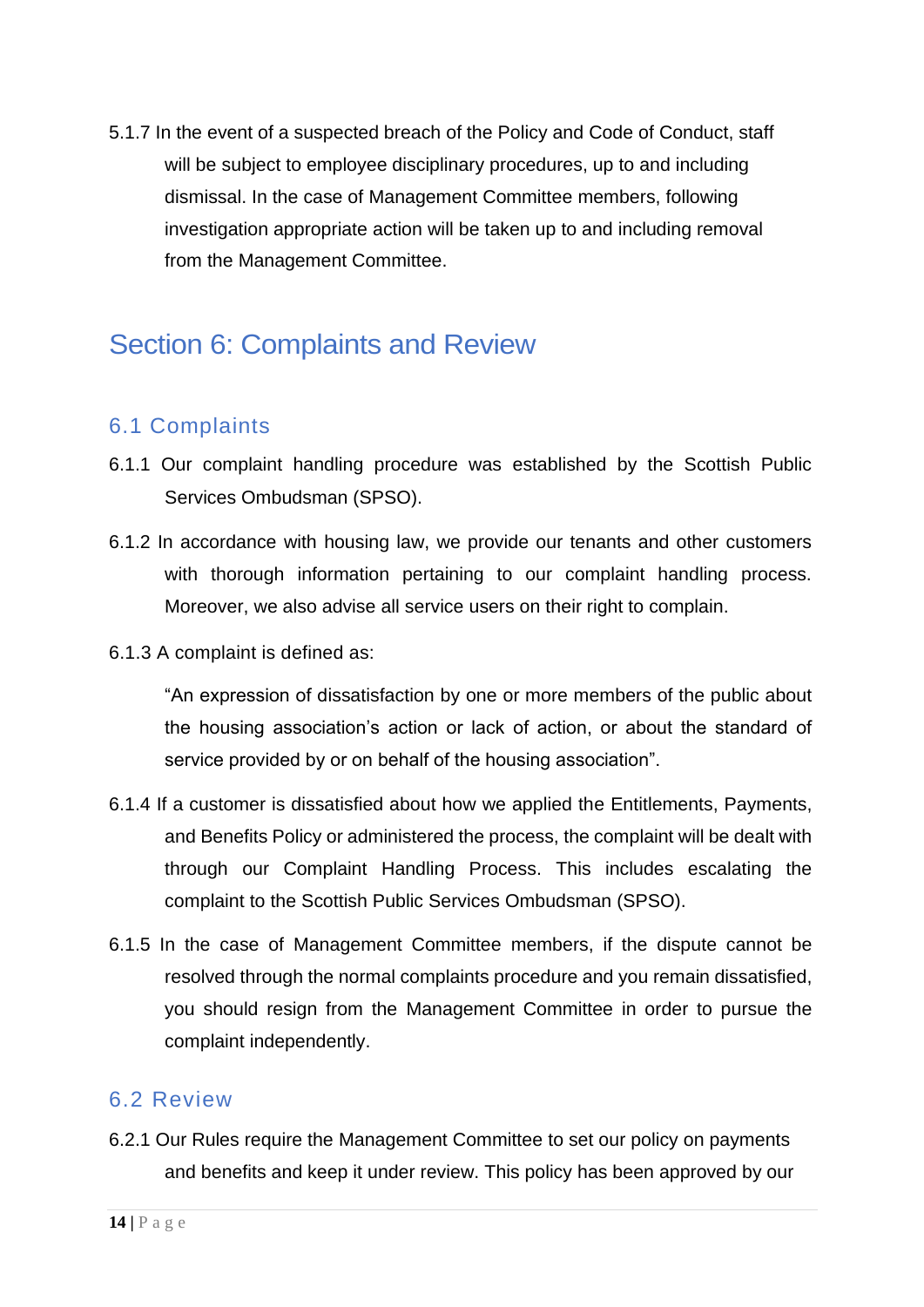Management Committee and is consistent with the requirements of our Codes of Conduct for Management Committee Members and for Staff. These Codes have been confirmed by the Scottish Housing Regulator as meeting their regulatory requirements.

6.2.2 This policy was adopted by our Management Committee on 15<sup>th</sup> February 2022. It will be reviewed no later than February 2025 \_\_\_\_\_\_\_\_\_\_ .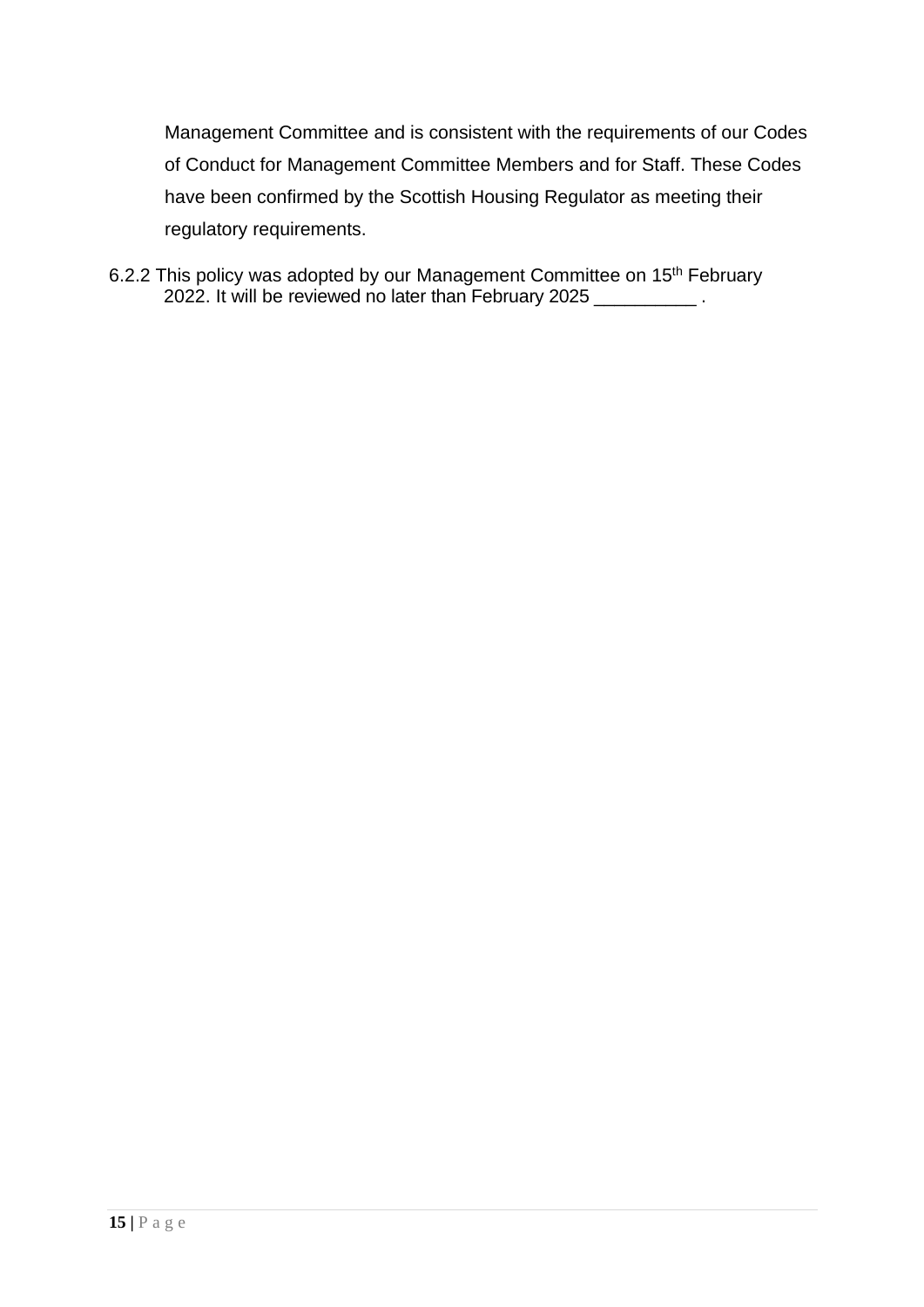| <b>EXAMPLE</b>                                                                                                                                                        | <b>CAN THIS BE</b><br><b>PERMITTED?</b> | <b>FURTHER ACTION NECESSARY BEFORE THIS WILL</b><br><b>BE PERMITTED?</b>                                                                                                                       |
|-----------------------------------------------------------------------------------------------------------------------------------------------------------------------|-----------------------------------------|------------------------------------------------------------------------------------------------------------------------------------------------------------------------------------------------|
| <b>HUMAN RESOURCES AND RECRUITMENT</b>                                                                                                                                |                                         |                                                                                                                                                                                                |
| All entitlements arising from your contract of<br>employment with us or one of our subsidiaries,<br>including (but not restricted to):                                | Yes                                     | Any entitlement in the terms of your contract is always permitted<br>without the need to record in the register of interests. There<br>are Human Resource processes in place for this purpose. |
| Payment of salary to staff                                                                                                                                            |                                         |                                                                                                                                                                                                |
| access to car or travel loans or salary<br>advances where specified in the employment<br>contract;                                                                    |                                         |                                                                                                                                                                                                |
| pension and/or private health care provided<br>as part of the remuneration package;                                                                                   |                                         |                                                                                                                                                                                                |
| performance related pay or bonus awarded<br>in accordance with contractual terms;                                                                                     |                                         |                                                                                                                                                                                                |
| books and equipment in connection with<br>employment or training in accordance with<br>agreed policies and/or contractual terms                                       |                                         |                                                                                                                                                                                                |
| Reimbursement of professional fees                                                                                                                                    |                                         |                                                                                                                                                                                                |
| Payment to a member of the Management<br>Committee for their role as a Management<br>Committee member, in accordance with the terms of<br>their letter of appointment | <b>No</b>                               | Such payments will only be permitted if they are in accordance<br>with the conditions set out in Section 67(3) of the Charities and<br>Trustees Investment (Scotland) Act 2005 <sup>3</sup>    |

<sup>3</sup> [Legislation.Gov.](http://legislation.gov/)Uk (2005) Charities and Trustees Investment (Scotland) Act 2005 Section 67 (3) available [here](http://www.legislation.gov.uk/asp/2005/10/part/1/chapter/9)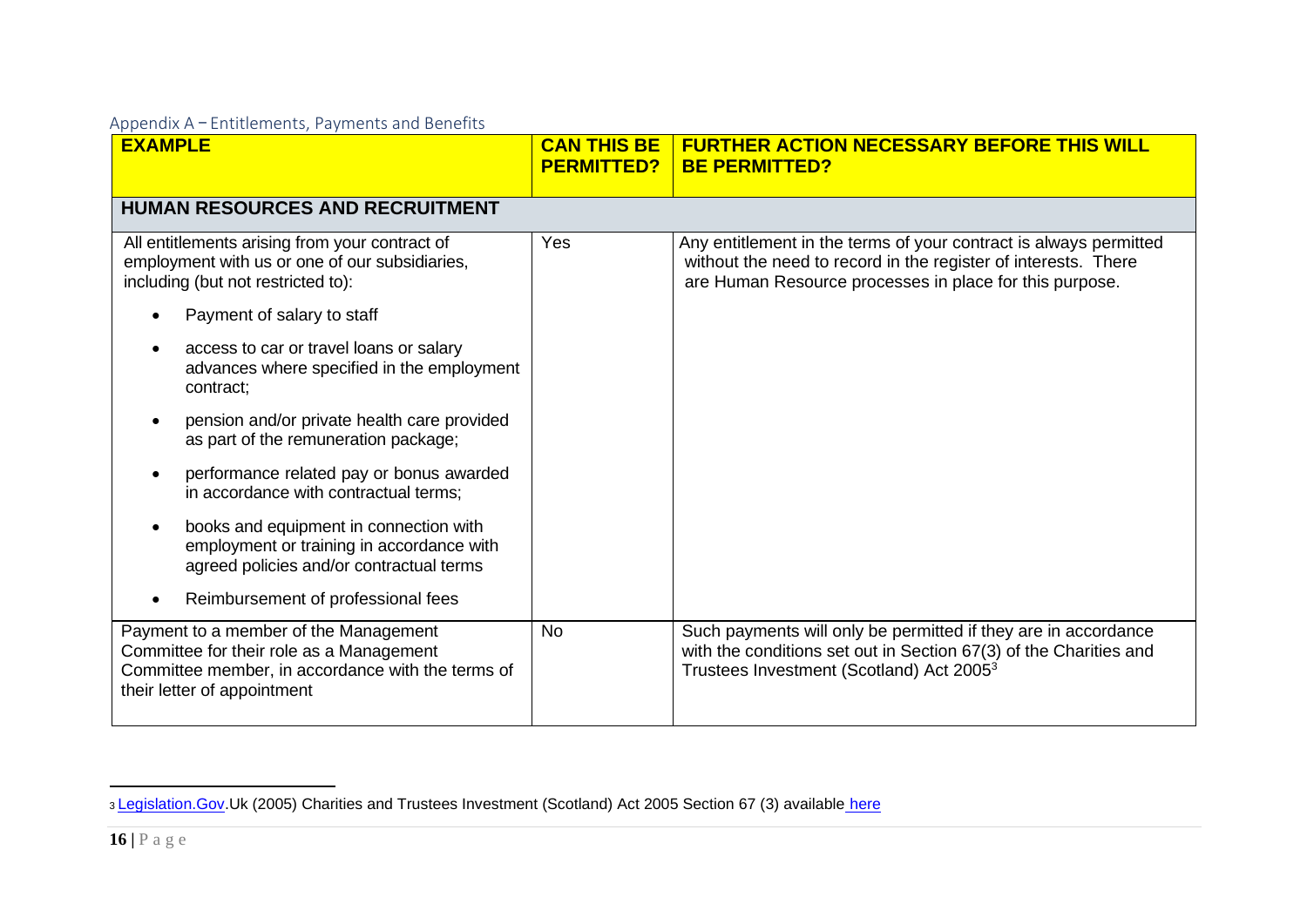| <b>EXAMPLE</b>                                                                                                                                                                   | <b>CAN THIS BE</b><br><b>PERMITTED?</b> | <b>FURTHER ACTION NECESSARY BEFORE THIS WILL</b><br><b>BE PERMITTED?</b>                                                                                                                                                                                                                                                                                                                                                                                                                                                                                                                                                                                                                                                                       |
|----------------------------------------------------------------------------------------------------------------------------------------------------------------------------------|-----------------------------------------|------------------------------------------------------------------------------------------------------------------------------------------------------------------------------------------------------------------------------------------------------------------------------------------------------------------------------------------------------------------------------------------------------------------------------------------------------------------------------------------------------------------------------------------------------------------------------------------------------------------------------------------------------------------------------------------------------------------------------------------------|
|                                                                                                                                                                                  |                                         | The payment must be recorded in the register of interests within<br>five days of the appointment being confirmed and the register must<br>be kept up to date                                                                                                                                                                                                                                                                                                                                                                                                                                                                                                                                                                                   |
| All payments made in accordance with the terms<br>of our expenses policy including:<br>payment of permitted out of pocket expenses<br>$\bullet$<br>reimbursement of travel costs | Yes                                     | Entitlements in connection with your role as one of our people are<br>set out in our expenses policy are always permitted and do not<br>need to be declared provided claims are made in accordance<br>with our procedures.                                                                                                                                                                                                                                                                                                                                                                                                                                                                                                                     |
| Provision of a loan by the organisation to one of our<br>people                                                                                                                  | <b>No</b>                               | This is not permitted unless in connection with the contractual<br>terms of employment. We cannot make any other loans to<br>individuals.                                                                                                                                                                                                                                                                                                                                                                                                                                                                                                                                                                                                      |
| Redundancy or Voluntary severance payment to<br>an employee                                                                                                                      | Yes                                     | We can make redundancy payments to an employee in line<br>with the terms of their contract<br><b>Or</b><br>We can make a voluntary severance payment to an employee<br>which is outside the terms of their contract of employment<br>provided:<br>It arises directly from a decision to terminate<br>$\bullet$<br>the employee's contract of employment<br>Payment is approved by the Management Committee<br>$\bullet$<br>That the total sum of the non-contractual payment and<br>$\bullet$<br>benefit does not exceed, in the opinion of our employment<br>adviser, the total cost of a successful application by the<br>employee to a Court or Tribunal (including the likely level<br>of compensation that might be awarded by a court or |
|                                                                                                                                                                                  |                                         |                                                                                                                                                                                                                                                                                                                                                                                                                                                                                                                                                                                                                                                                                                                                                |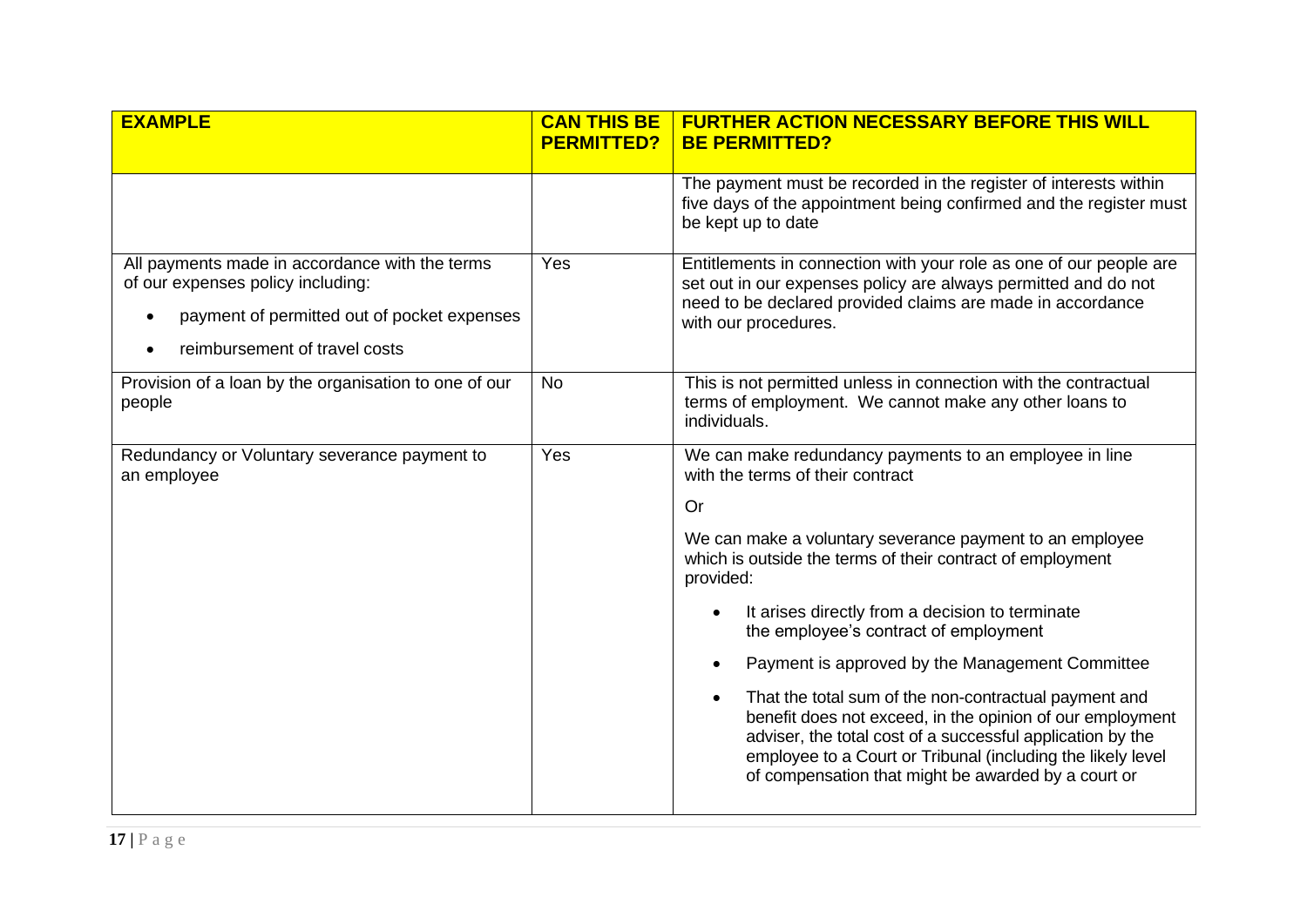| <b>EXAMPLE</b>                                              | <b>CAN THIS BE</b><br><b>PERMITTED?</b> | <b>FURTHER ACTION NECESSARY BEFORE THIS WILL</b><br><b>BE PERMITTED?</b>                                                                     |
|-------------------------------------------------------------|-----------------------------------------|----------------------------------------------------------------------------------------------------------------------------------------------|
|                                                             |                                         | tribunal and associated costs to the organisation<br>to participate in the tribunal)                                                         |
|                                                             |                                         | Payment does not exceed the equivalent of one<br>$\bullet$<br>year's salary for the employee                                                 |
|                                                             |                                         | That this payment is instead of (rather than additional<br>$\bullet$<br>to) any redundancy entitlement                                       |
| An offer of employment (temporary or permanent)             | Yes                                     | This is permitted as long as:                                                                                                                |
| to someone who is closely connected to a member<br>of staff |                                         | There has been an open recruitment exercise in<br>$\bullet$<br>accordance with our policy that you have not played<br>any part in and        |
|                                                             |                                         | You have no direct or indirect line management or<br>$\bullet$<br>supervision responsibility for the post and                                |
|                                                             |                                         | The offer of employment complies with our policy and is<br>$\bullet$<br>approved by the CEO and                                              |
|                                                             |                                         | You record your connection to the successful applicant in<br>$\bullet$<br>the register within five days of their acceptance of the<br>offer. |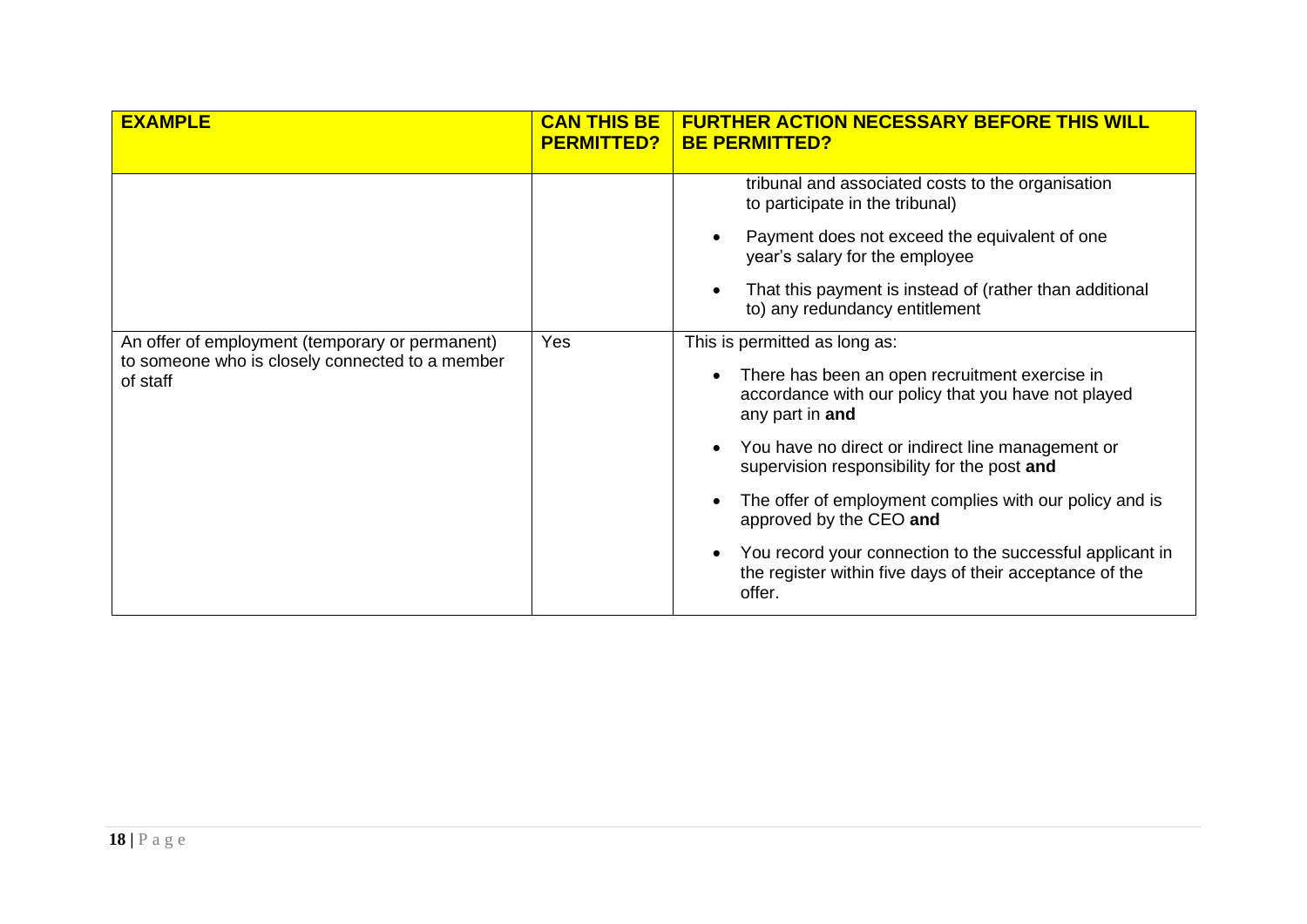| The offer of employment or contract for the<br>provision of services (e.g. specialist advice) to<br>someone who is, or has been in the last twelve<br>months, a member of our Management Committee<br>or to anyone who is related to a member of the<br>Management Committee. | <b>No</b>                               | This cannot be permitted.                                                                                                            |
|-------------------------------------------------------------------------------------------------------------------------------------------------------------------------------------------------------------------------------------------------------------------------------|-----------------------------------------|--------------------------------------------------------------------------------------------------------------------------------------|
| Appointment of one of our staff members to<br>the Management Committee                                                                                                                                                                                                        | <b>No</b>                               | This cannot be permitted in accordance with the Rules of<br>the organisation.                                                        |
| <b>EXAMPLE</b>                                                                                                                                                                                                                                                                | <b>CAN THIS BE</b><br><b>PERMITTED?</b> | <b>FURTHER ACTION NECESSARY BEFORE THIS WILL</b><br><b>BE PERMITTED?</b>                                                             |
| Nominations to join the Management Committee<br>from people who are connected to a serving<br>member.                                                                                                                                                                         | Yes                                     | This can be permitted in accordance with the Rules of<br>the organisation.                                                           |
| OUR PEOPLE AS TENANTS OR SERVICE USERS                                                                                                                                                                                                                                        |                                         |                                                                                                                                      |
| The offer of a tenancy or lease in one of our or any of<br>our subsidiaries' properties to one of our people or to                                                                                                                                                            | Yes                                     | This is permitted as long as                                                                                                         |
| someone closely connected to them.                                                                                                                                                                                                                                            |                                         | It is in accordance with our published allocations policy and                                                                        |
|                                                                                                                                                                                                                                                                               |                                         |                                                                                                                                      |
|                                                                                                                                                                                                                                                                               |                                         | Neither the applicant or anyone connected to the<br>applicant is involved in any way or in any part of the<br>allocation process and |
|                                                                                                                                                                                                                                                                               |                                         | The offer is approved by the Management Committee in<br>advance and                                                                  |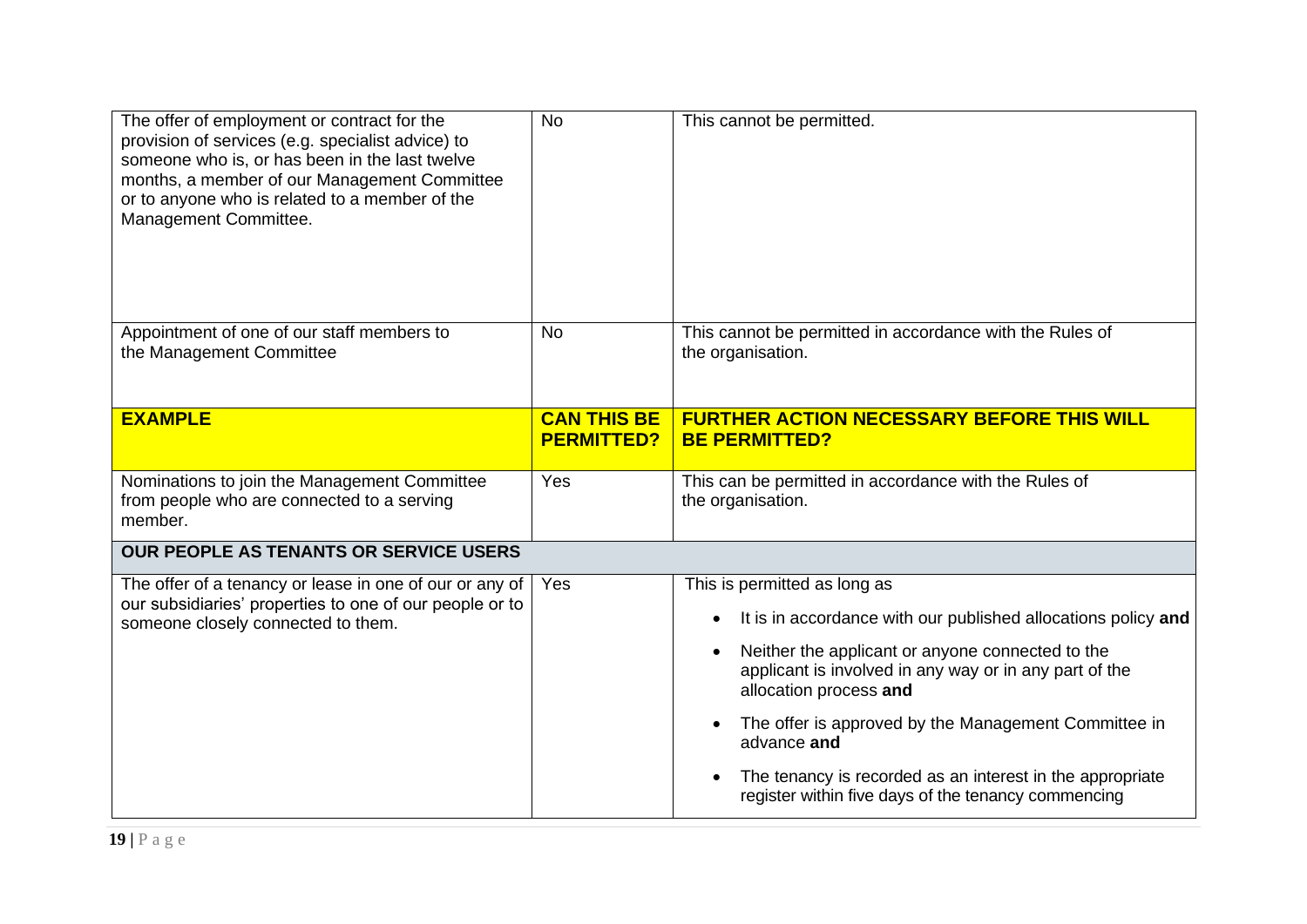| Where one of our people (or someone connected to<br>one of our people) is a tenant and receives a repair,<br>improvement or adaptation to their home | Yes                                     | Repairs carried out in accordance with our policy do not need<br>to be recorded.<br>Adaptations must comply with our policy and be approved by<br>the CEO. The adaptation should be recorded in the register of<br>interests within five days of approval.<br>Improvements must be carried out as part of an approved                                                  |
|------------------------------------------------------------------------------------------------------------------------------------------------------|-----------------------------------------|------------------------------------------------------------------------------------------------------------------------------------------------------------------------------------------------------------------------------------------------------------------------------------------------------------------------------------------------------------------------|
|                                                                                                                                                      |                                         | programme and in accordance with our policy. The person<br>affected should declare their interest if/when the programme is<br>being discussed and the improvement recorded in the register<br>of interests within five days of completion                                                                                                                              |
| Where one of our people (or someone connected to<br>one of our people) is a tenant and receives payment                                              | Yes                                     | Payment of decoration allowances or incentive/reward<br>payments must be made in accordance with our policies and<br>procedures and recorded in the register within five days of receipt.                                                                                                                                                                              |
|                                                                                                                                                      |                                         |                                                                                                                                                                                                                                                                                                                                                                        |
| <b>EXAMPLE</b>                                                                                                                                       | <b>CAN THIS BE</b><br><b>PERMITTED?</b> | <b>FURTHER ACTION NECESSARY BEFORE THIS WILL</b><br><b>BE PERMITTED?</b>                                                                                                                                                                                                                                                                                               |
| of a decoration allowance, tenant reward/incentive as<br>part of an agreed scheme or prize.                                                          |                                         | Prizes or awards in competitions open to all tenants in the same<br>community (e.g. garden competitions) can only be given if the<br>selection process for giving the award/prize has been carried out<br>by someone who is independent. Receipt of the award and<br>the circumstances surrounding it must be recorded in the<br>register within five days of receipt. |
| <b>TRAINING AND EVENTS</b>                                                                                                                           |                                         |                                                                                                                                                                                                                                                                                                                                                                        |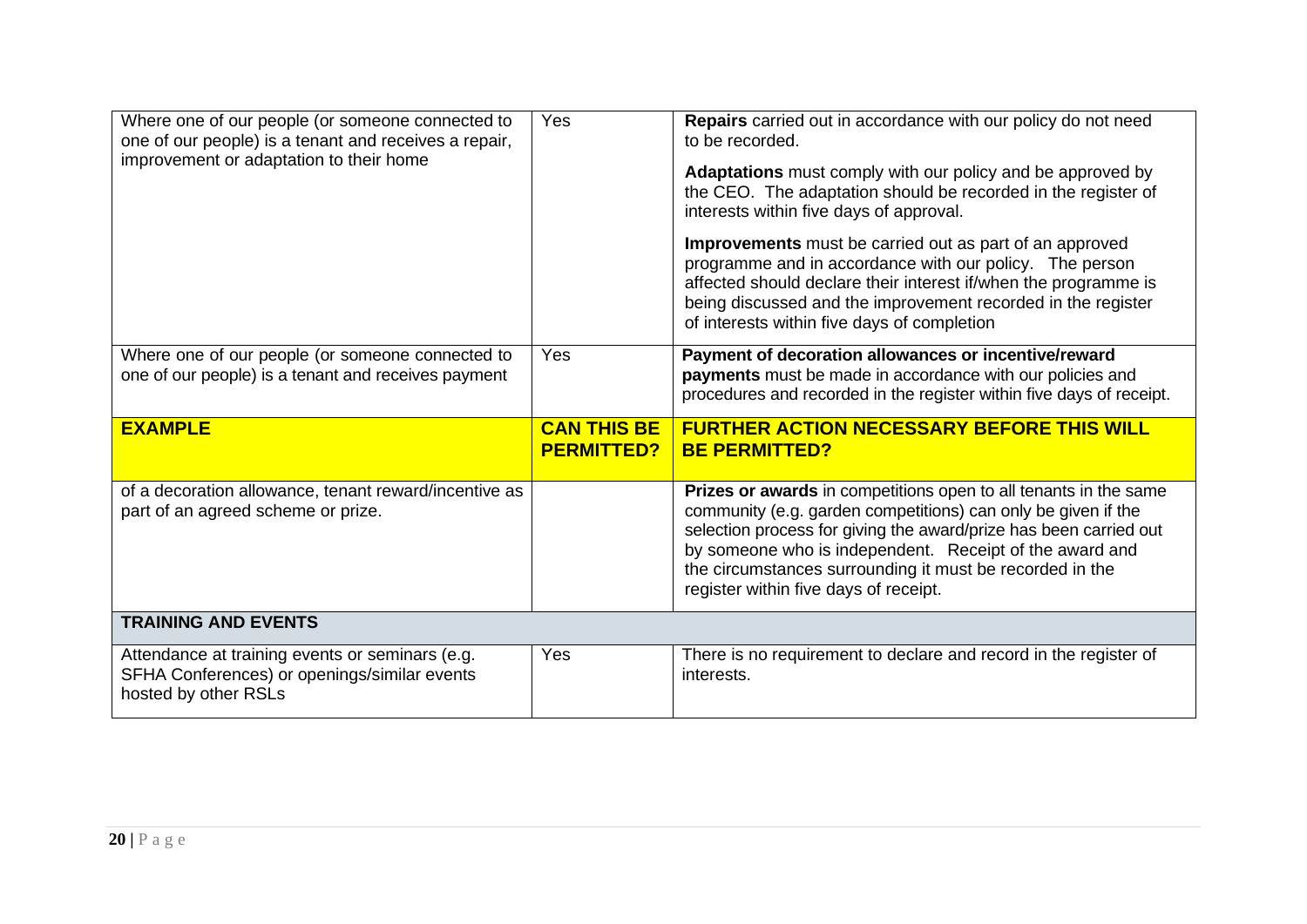| The organisation paying for accommodation in<br>connection with attendance at relevant conferences<br>or events that you are attending on behalf of or in<br>connection with your role with us or our subsidiaries | Yes                                  | Accommodation that is part of a conference or training package<br>does not need to be recorded in the register, but attendance will<br>be recorded on the relevant individual training plan.<br>Residential conferences are important in ensuring that our people<br>have the necessary skills, knowledge and experience to make an<br>effective contribution to our activities.                                                        |
|--------------------------------------------------------------------------------------------------------------------------------------------------------------------------------------------------------------------|--------------------------------------|-----------------------------------------------------------------------------------------------------------------------------------------------------------------------------------------------------------------------------------------------------------------------------------------------------------------------------------------------------------------------------------------------------------------------------------------|
| Attendance by you at events to mark awards,<br>achievements or other significant milestones relevant<br>to our business.                                                                                           | Yes (where<br>not exceeding<br>£500) | The Management Committee must approve attendance in<br>advance, and will only do so if:<br>The organisation or one of our people (because of their<br>role with us) has been nominated for an award; or<br>attendance is in recognition of achievement of or in pursuit<br>of appropriate business development; or<br>we can demonstrate that attendance or participation is<br>directly related to furthering our aims and objectives. |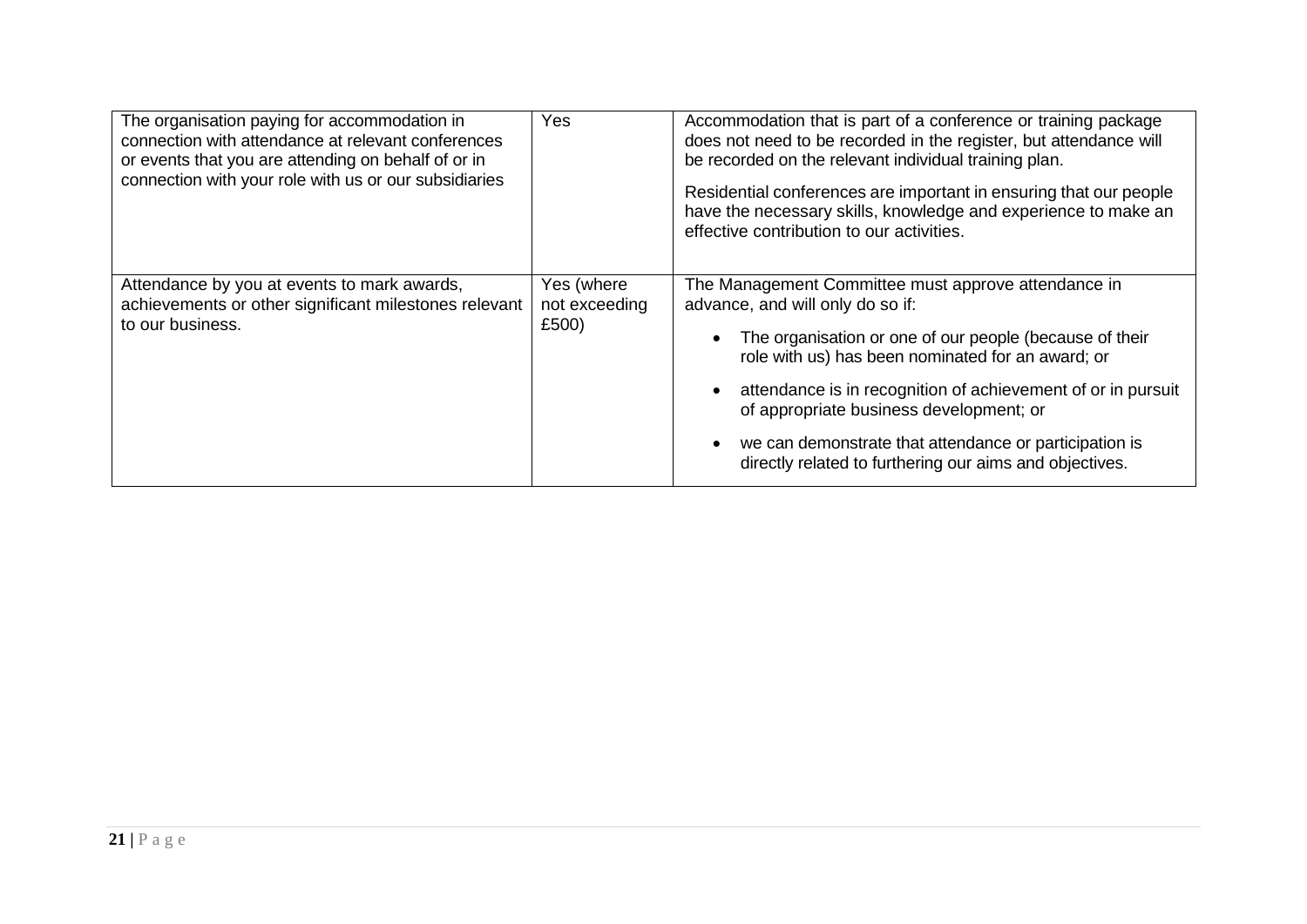| <b>EXAMPLE</b> | <b>CAN THIS BE</b><br><b>PERMITTED?</b> | FURTHER ACTION NECESSARY BEFORE THIS WILL<br><b>BE PERMITTED?</b>                                                                                                                                                                              |
|----------------|-----------------------------------------|------------------------------------------------------------------------------------------------------------------------------------------------------------------------------------------------------------------------------------------------|
|                |                                         | Where we ask you to represent us at such an event, this should<br>be recorded in the register along with any associated costs<br>(including travel, accommodation and the costs of attendance at<br>the event) within five days of attendance. |
|                |                                         | The total cost should not exceed £500 per person and we<br>will make all arrangements in advance.                                                                                                                                              |
|                |                                         | Where costs would exceed £500, you will not be permitted to<br>attend unless there is a clear, viable business case for attending.<br>In such a case, specific approval of the Management Committee<br>would be required.                      |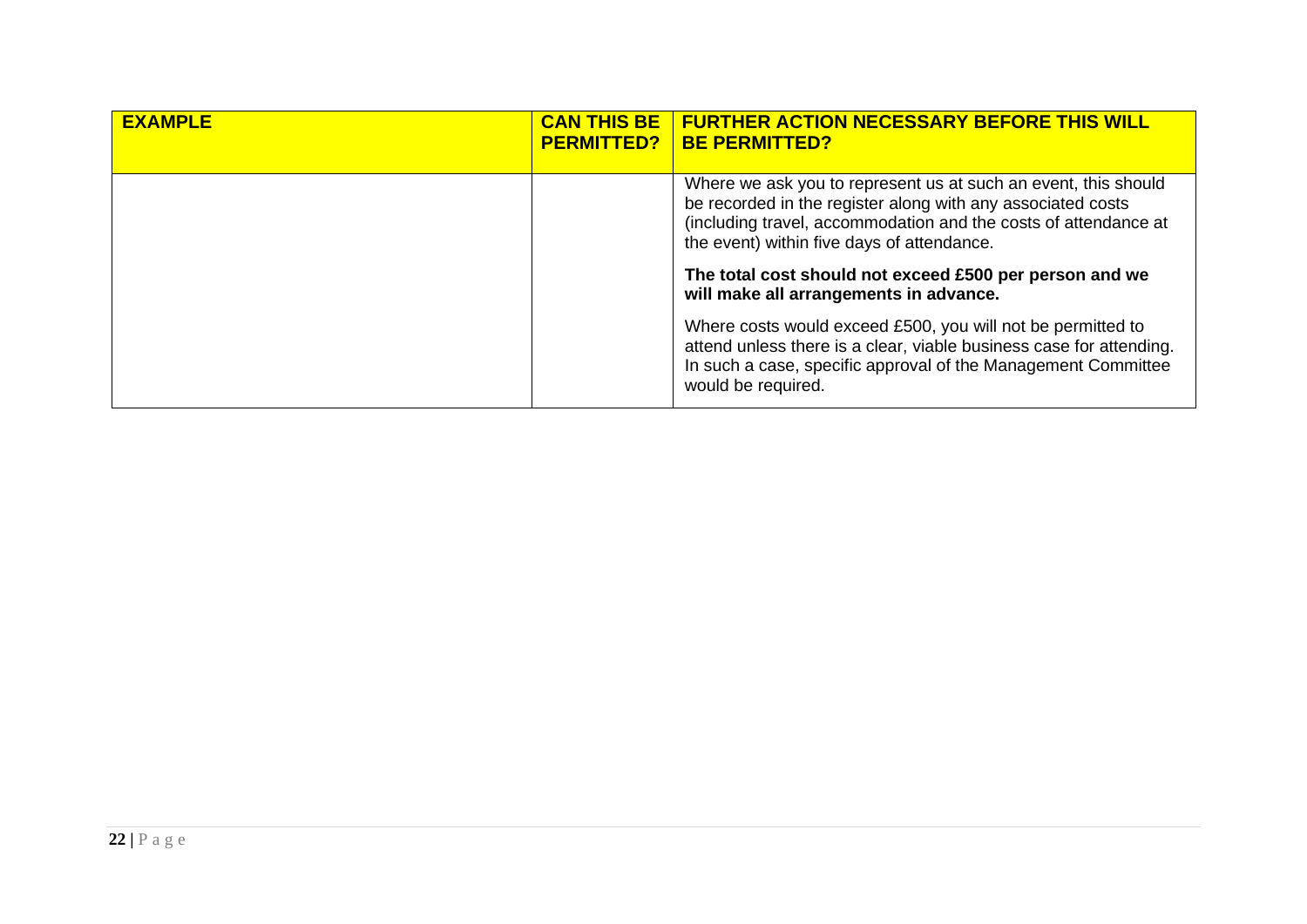| <b>GIFTS AND HOSPITALITY</b>                                                                 |  |                                                                                                                                                                                                                 |  |  |  |
|----------------------------------------------------------------------------------------------|--|-----------------------------------------------------------------------------------------------------------------------------------------------------------------------------------------------------------------|--|--|--|
| Gifts received from tenants and external sources<br>Yes (not<br>exceeding a<br>value of £60) |  | Small gifts (e.g. a box of chocolates, pens, folders, paperweights)<br>can be accepted if:<br>the cumulative value of gifts received from the same source in a 12<br>month period does not exceed £60           |  |  |  |
|                                                                                              |  | you do not receive more than two such gifts from the same source<br>in a 12 month period                                                                                                                        |  |  |  |
|                                                                                              |  |                                                                                                                                                                                                                 |  |  |  |
|                                                                                              |  | You should not normally accept other gifts and should decline any<br>gifts with a value of more than £60 unless to do so would cause<br>offence or otherwise damage our reputation. In these cases you<br>must: |  |  |  |
|                                                                                              |  | Advise the donor that the gift will be donated to charity or<br>$\bullet$<br>will form part of our annual charity fund raising activities                                                                       |  |  |  |
|                                                                                              |  |                                                                                                                                                                                                                 |  |  |  |
|                                                                                              |  |                                                                                                                                                                                                                 |  |  |  |
|                                                                                              |  |                                                                                                                                                                                                                 |  |  |  |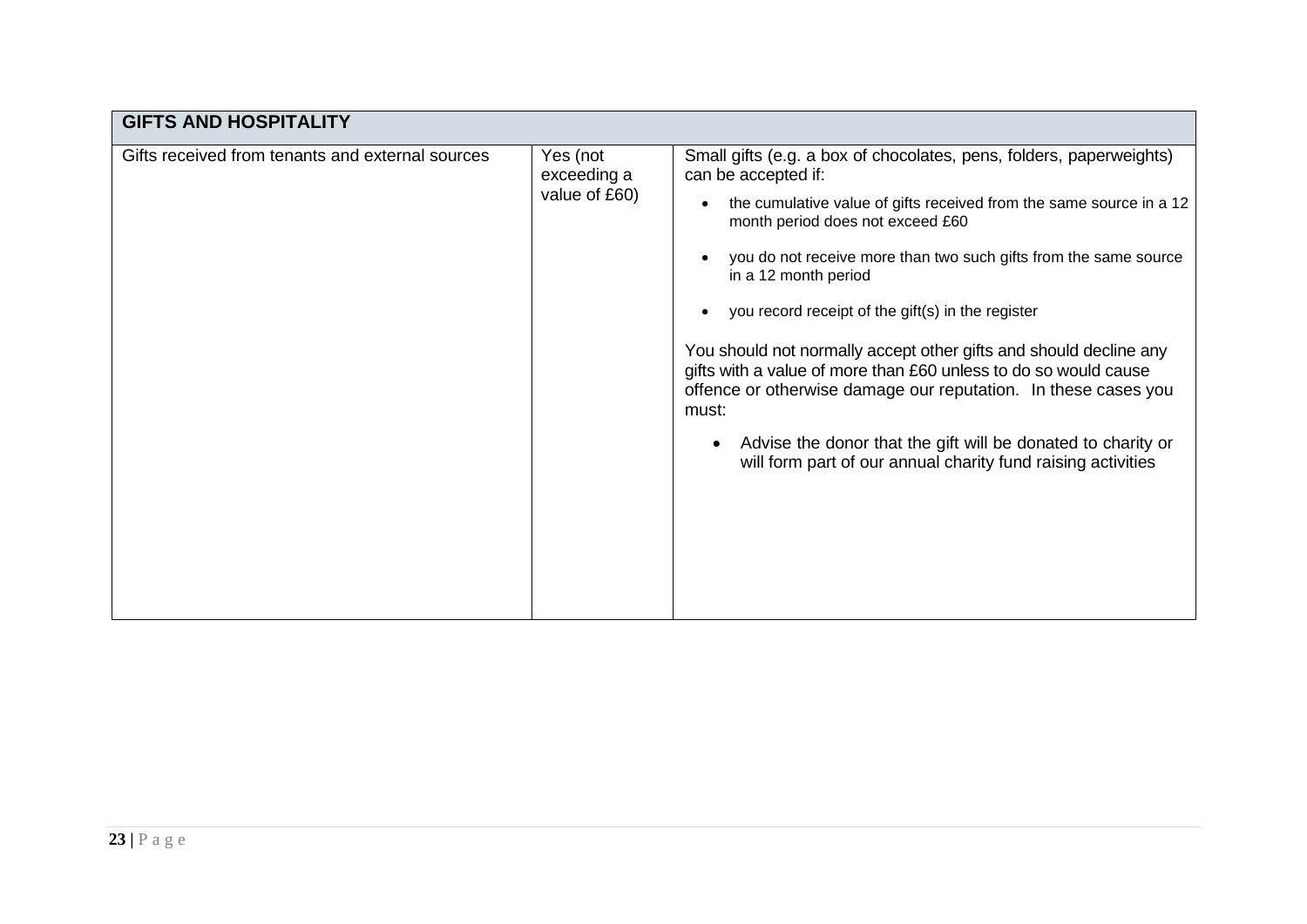| <b>EXAMPLE</b>                                                                                                                   | <b>CAN THIS BE</b><br><b>PERMITTED?</b> | <b>FURTHER ACTION NECESSARY BEFORE THIS WILL</b><br><b>BE PERMITTED?</b>                                                                                                                                                                                                                                         |
|----------------------------------------------------------------------------------------------------------------------------------|-----------------------------------------|------------------------------------------------------------------------------------------------------------------------------------------------------------------------------------------------------------------------------------------------------------------------------------------------------------------|
|                                                                                                                                  |                                         | Record the gift and the action taken in the register<br>within five days                                                                                                                                                                                                                                         |
|                                                                                                                                  |                                         | You should not regularly accept gifts from the same source<br>and never more than twice from the same source within a 12<br>month period. The total cumulative value of gifts received<br>from the same source over the course of a year must never<br>exceed £60.                                               |
|                                                                                                                                  |                                         | You should also record any offers that you decline and<br>the reasons for this, in the register within five days.                                                                                                                                                                                                |
| Gifts given from us to one of our people or received<br>by one of our people from external sources to mark<br>special occasions. | Yes (not<br>exceeding a<br>value of     | Gifts from the organisation to our people can be permitted in<br>cases where it is to mark a special occasion or significant events<br>including:                                                                                                                                                                |
| £100)                                                                                                                            |                                         | Family events (e.g. marriage, milestone birthday, birth of a<br>$\bullet$<br>child),                                                                                                                                                                                                                             |
|                                                                                                                                  |                                         | Retirement                                                                                                                                                                                                                                                                                                       |
|                                                                                                                                  |                                         | Leaving the organisation<br>$\bullet$                                                                                                                                                                                                                                                                            |
|                                                                                                                                  |                                         | These must be recorded in the relevant register and the value<br>of such gifts will not normally exceed £100.                                                                                                                                                                                                    |
|                                                                                                                                  |                                         | Please note, that this does not include collections by our people<br>using their own personal funds to mark special occasions. These<br>are always permitted with no requirement to declare. For staff,<br>contractual terms may be in place that dictate the value of any gift<br>upon retirement/long service. |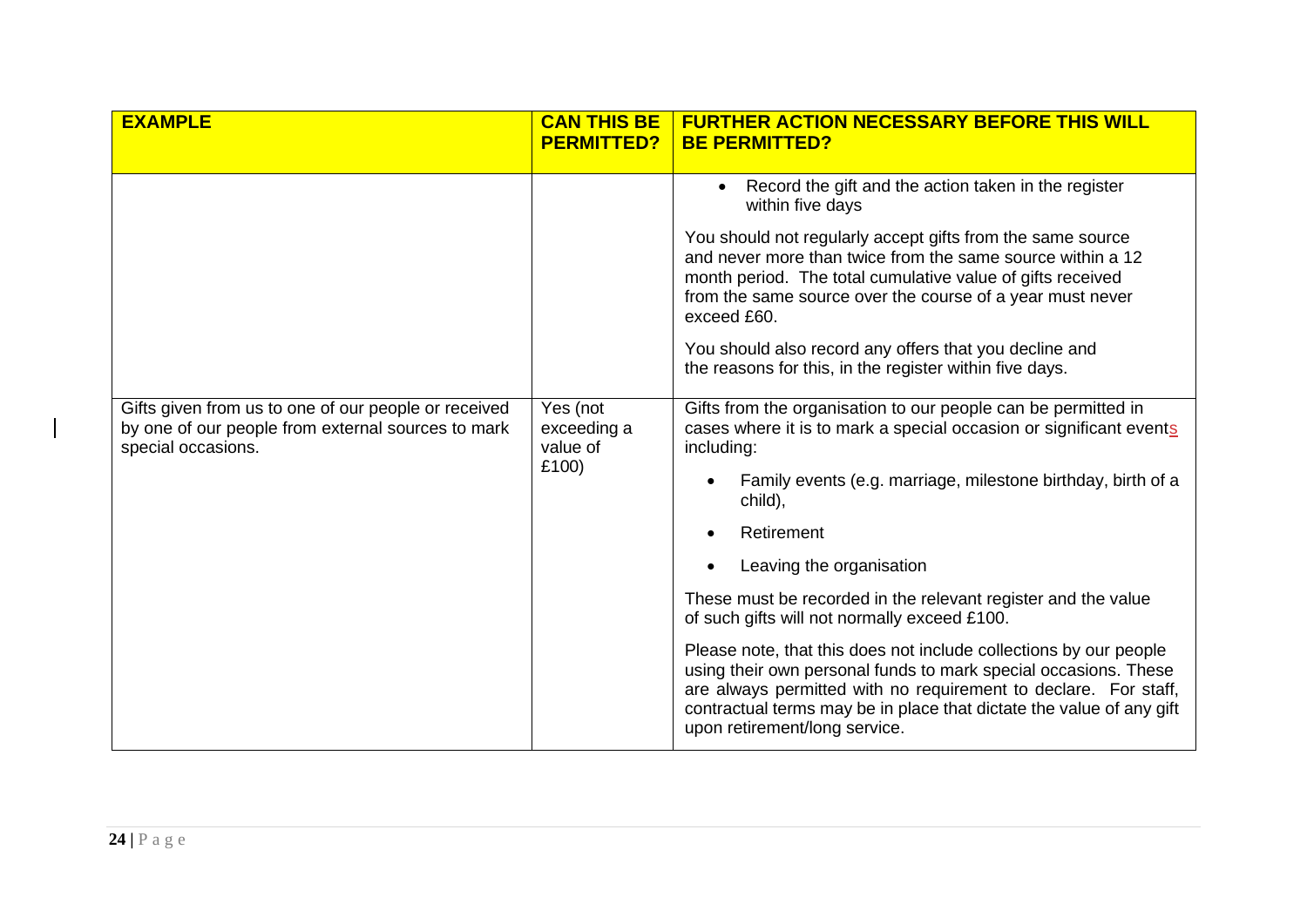| Hospitality associated with our business and that of<br>its partners                        | Yes (when not<br>exceeding a<br>value of £60) | Modest hospitality, such as a sandwich lunch or networking<br>event, is permitted and does not need to be recorded<br>All other hospitality up to a value of £60 is permitted but must<br>be recorded in the register, along with an estimation of the<br>value of hospitality received, within five days of attendance.                                                                                                                       |
|---------------------------------------------------------------------------------------------|-----------------------------------------------|------------------------------------------------------------------------------------------------------------------------------------------------------------------------------------------------------------------------------------------------------------------------------------------------------------------------------------------------------------------------------------------------------------------------------------------------|
| <b>EXAMPLE</b>                                                                              | <b>CAN THIS BE</b><br><b>PERMITTED?</b>       | <b>FURTHER ACTION NECESSARY BEFORE THIS WILL</b><br><b>BE PERMITTED?</b>                                                                                                                                                                                                                                                                                                                                                                       |
|                                                                                             |                                               | You should not accept invitations with a value that is greater<br>than £60, unless you have prior approval from the<br>Management Committee. The type of hospitality offered will<br>also be taken into consideration, e.g. we will not normally<br>accept invitations to sporting events, concerts, golf<br>tournaments etc.<br>In this case, the reason for acceptance must also be included<br>in the register and countersigned by the CEO |
| Our people seeking donations from our<br>contractors/suppliers when fundraising for charity | Yes                                           | This is permitted provided:<br>Approval is gained from the CEO prior to making any<br>approach<br>Any donations received are recorded in the register<br>We recognise our social responsibility and promote charity<br>fundraising by the organisation and our people. We have a<br>Donations & Sponsorship policy that sets out our approach to<br>supporting other charities.                                                                |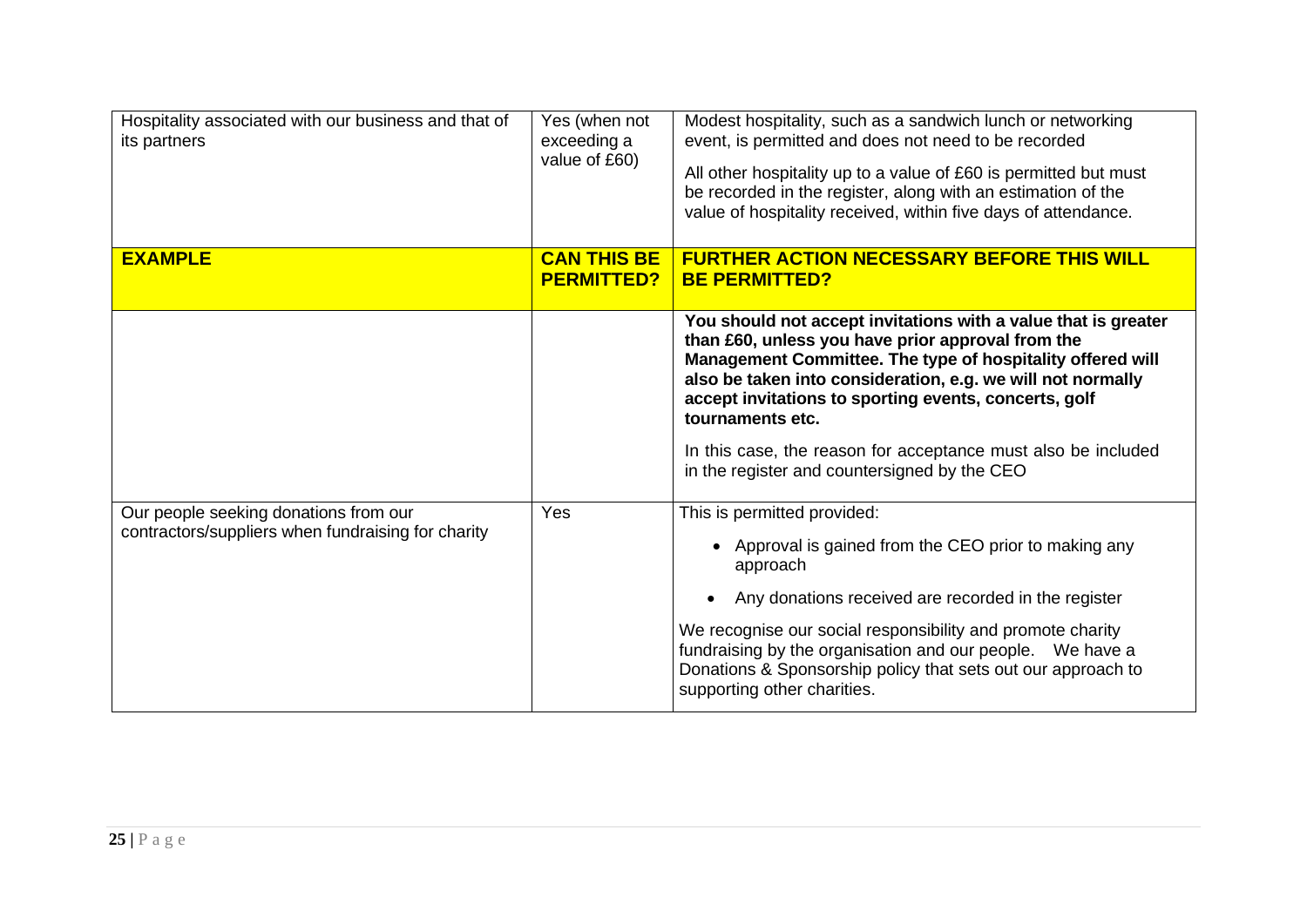| <b>PROCURING GOODS/SERVICES</b>                                                                                                                      |                                         |                                                                                                                                                                                                                                                                                                                                                                                                                                                                                                                                                                                                                                |
|------------------------------------------------------------------------------------------------------------------------------------------------------|-----------------------------------------|--------------------------------------------------------------------------------------------------------------------------------------------------------------------------------------------------------------------------------------------------------------------------------------------------------------------------------------------------------------------------------------------------------------------------------------------------------------------------------------------------------------------------------------------------------------------------------------------------------------------------------|
| Sale of our interest (whole or part) in a property to<br>someone affected by this policy via LIFT, HomeBuy;<br>Help to Buy or other LCHO scheme      | Yes                                     | This is permitted, provided:<br>Our policy and procedures are followed<br>The prospective purchaser should play no part in the<br>processing of the transaction by the organisation<br>It is declared and recorded in the register within five<br>$\bullet$<br>days of the missives being concluded confirming the<br>process followed.                                                                                                                                                                                                                                                                                        |
| <b>EXAMPLE</b>                                                                                                                                       | <b>CAN THIS BE</b><br><b>PERMITTED?</b> | <b>FURTHER ACTION NECESSARY BEFORE THIS WILL</b><br><b>BE PERMITTED?</b>                                                                                                                                                                                                                                                                                                                                                                                                                                                                                                                                                       |
| The organisation entering into a contract with an<br>organisation where one of our people, or someone<br>connected to them, has significant control. | No (in almost all<br>cases)             | This is not permitted in almost all circumstances. We could<br>only consider this where:<br>The person affected by this policy is not involved in<br>any part of the procurement process or decision<br>The appointment is approved by the Management<br>$\bullet$<br>Committee which is satisfied that the appointment is<br>reasonable in the circumstances<br>There is no reasonable alternative (e.g. because of<br>$\bullet$<br>geography or the specialist nature of the goods/services)<br>In such rare circumstances, the appointment would be recorded in<br>the register along with details of the process followed. |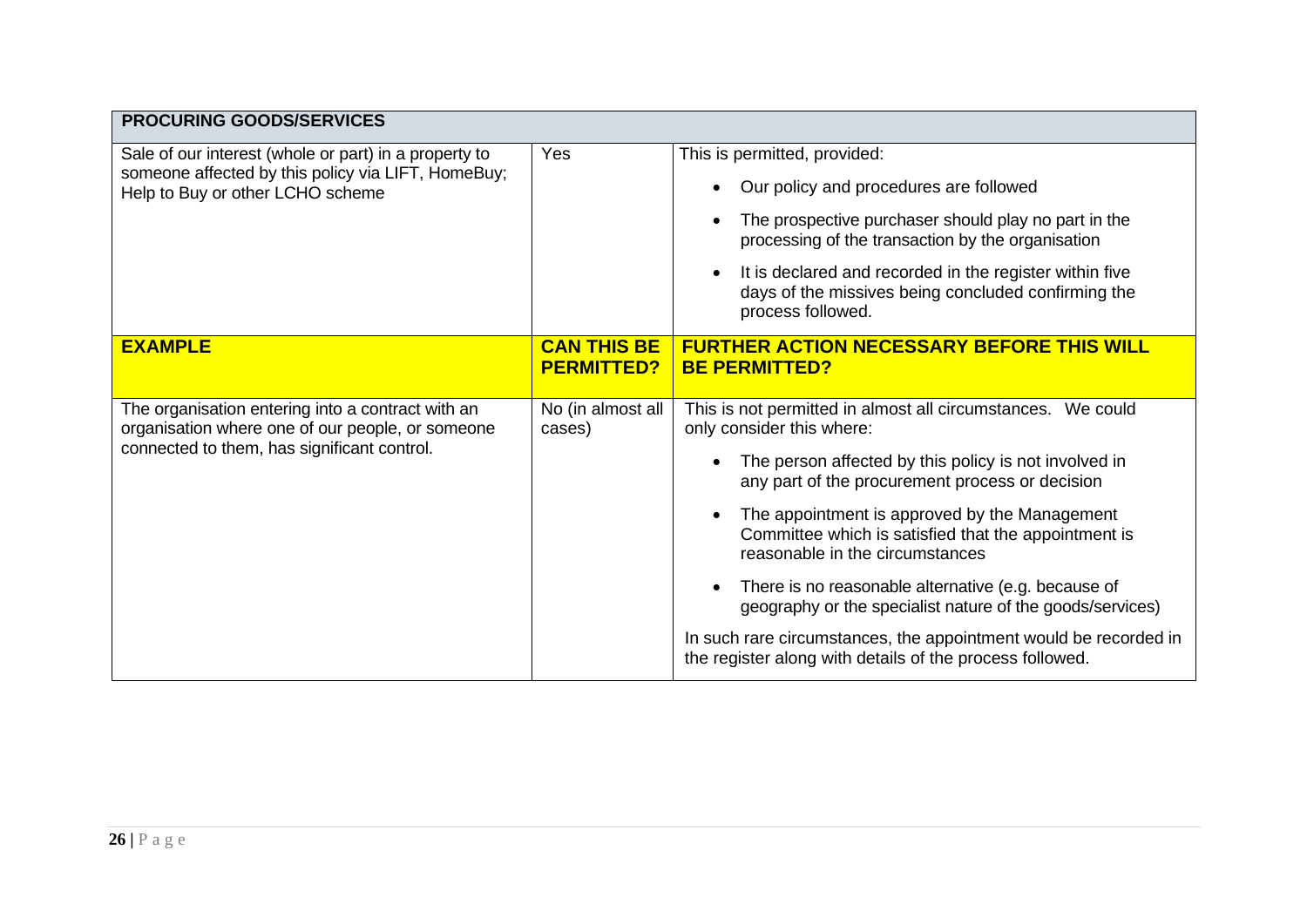| The purchase of land or other assets from anyone<br>who is, or has been in the last twelve months, one of<br>our people or who is connected to one of our people | No (in almost all<br>cases) | This cannot be permitted in almost all cases.<br>The only exception would be if you were referred to us under<br>the Scottish Government's Mortgage to Rent scheme, where<br>this would be permitted provided:<br>Our policy and procedures are followed<br>$\bullet$<br>The prospective seller plays no part in the decision to<br>$\bullet$<br>purchase the property or the processing of the<br>transaction by the organisation<br>It is declared and recorded in the register within five days<br>$\bullet$<br>upon conclusion |
|------------------------------------------------------------------------------------------------------------------------------------------------------------------|-----------------------------|------------------------------------------------------------------------------------------------------------------------------------------------------------------------------------------------------------------------------------------------------------------------------------------------------------------------------------------------------------------------------------------------------------------------------------------------------------------------------------------------------------------------------------|
| The purchase of goods/services from our<br>suppliers/contractors by one of our people                                                                            | Yes                         | This should normally be avoided, and will only be potentially<br>permitted if the procedure identified in Section 5 is followed                                                                                                                                                                                                                                                                                                                                                                                                    |